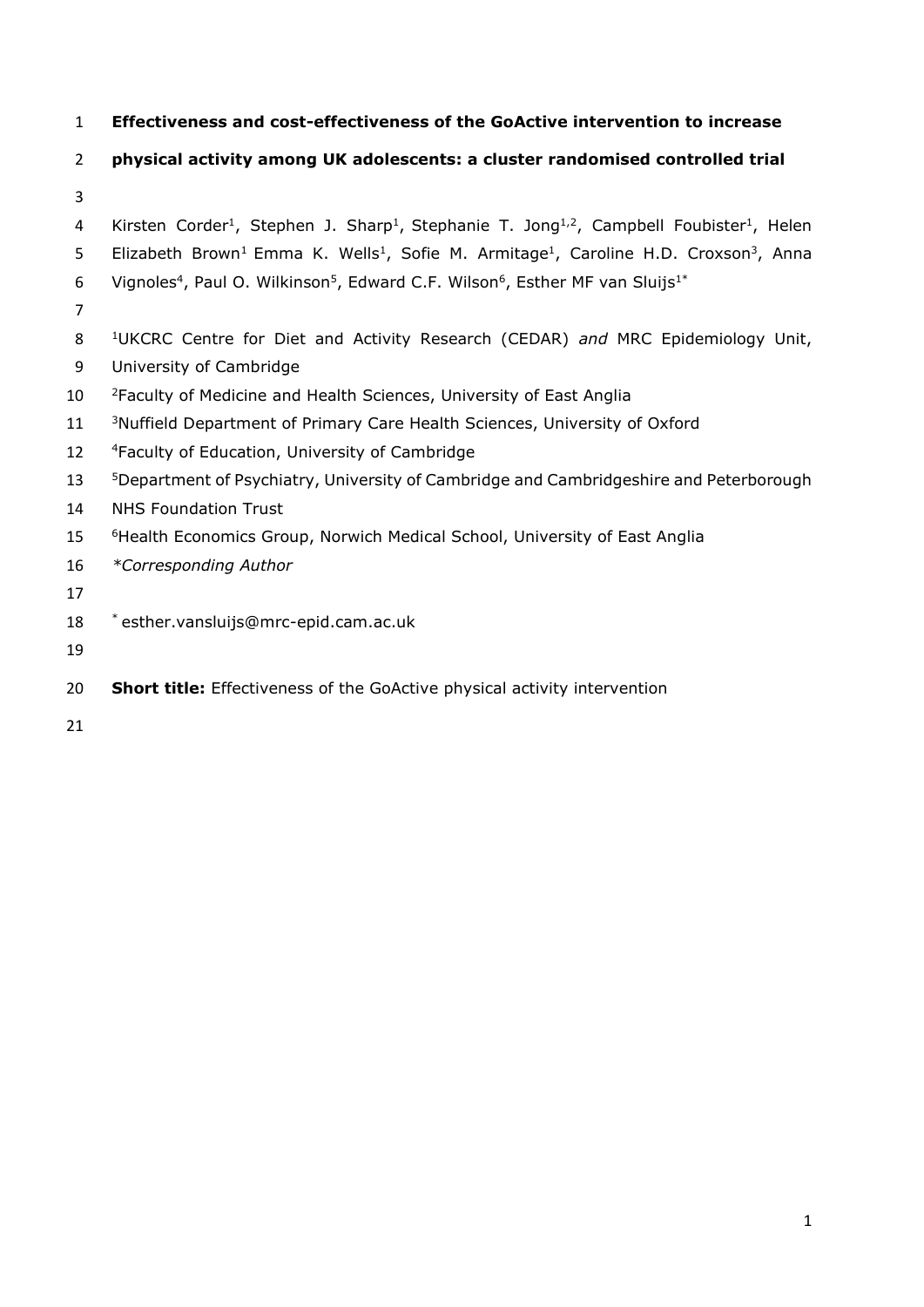#### **ABSTRACT**

#### **Background**

 Less than 20% of adolescents globally meet recommenced levels of physical activity, which comes with social disadvantage and rising disease risk at increasingly early ages. The determinants of physical activity in adolescents are multilevel and poorly understood, but the school's social environment likely plays an important role. We conducted a cluster-randomised controlled trial to assess the effectiveness of a school- based programme (GoActive) to increase moderate-to-vigorous physical activity (MVPA) among adolescents.

## **Methods/Findings**

 Non-fee-paying, co-educational schools including Year 9 students in the UK counties of Cambridgeshire and Essex were eligible for inclusion. Within participating schools (N=16), all Year 9 students were eligible and invited to participate. Participants were 2862 13-14-year-olds (84% of eligible students). After baseline assessment, schools were computer-randomised, stratified by school-level pupil premium (below/above county-specific median) and county (control: 8 schools, 1319 participants, mean (SD) participants per school: n=165 (62); intervention: 8 schools, 1543 participants, n=193 (43)). Measurement staff were blinded to allocation. The iteratively-developed, feasibility-tested 12-week intervention, aligned with Self-Determination Theory, trained older adolescent mentors and in-class-peer-leaders to encourage classes to conduct two new weekly activities. Students and classes gained points and rewards for engaging in any activity in- and out-of-school. The primary outcome was average daily minutes of accelerometer-assessed MVPA at 10-month follow-up; a mixed-methods process evaluation evaluated implementation.

 Of 2862 recruited participants (52.1% male), 2167 (76%) attended 10-month follow-up measurements; we analysed the primary outcome for 1874 participants (65.5%). At 10- months, there was a mean (SD) decrease in MVPA of 8.3 (19.3) minutes in the control group and 10.4 (22.7) minutes in the intervention group (baseline-adjusted difference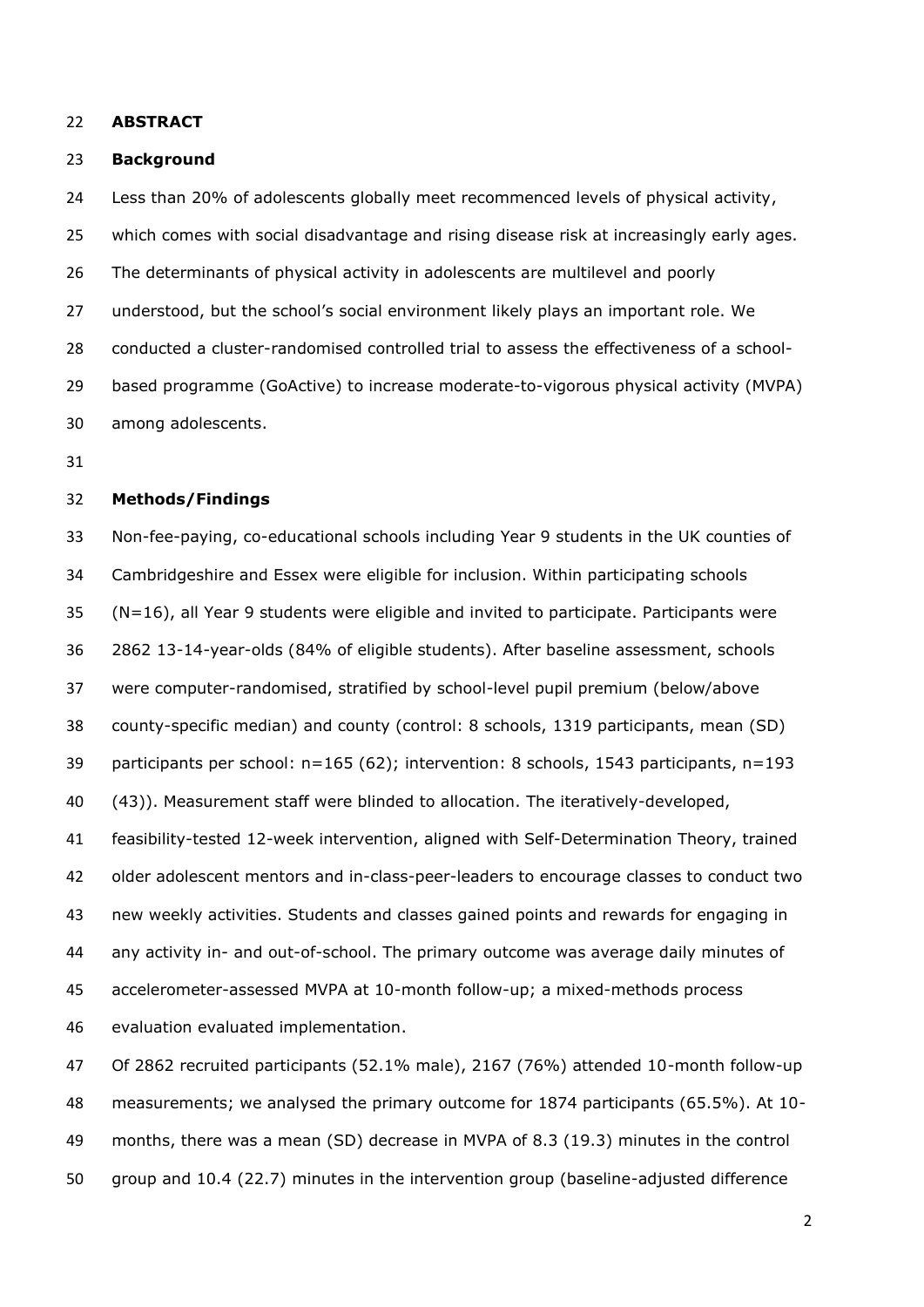[95% confidence interval] -1.91 minutes [-5.53 to 1.70], p=0.316). The programme cost £13 per student compared with control; it was not cost-effective. 62.9% of students and 87.3% of mentors reported that GoActive was fun. Deliverers commented that their roles in programme delivery were unclear. Implementation fidelity was low. The main methodological limitation of this study was the relatively affluent and ethnically homogeneous sample.

# **Conclusions**

 In this study, we observed that a rigorously developed school-based intervention was no more effective than standard school practice at preventing declines in adolescent physical activity. Interdisciplinary research is required to understand educational setting- specific implementation challenges. School-leaders and authorities should be realistic about expectations of effect of school-based physical activity promotion strategies implemented at scale.

Trial registration: The GoActive trial was prospectively registered (ISRCTN31583496).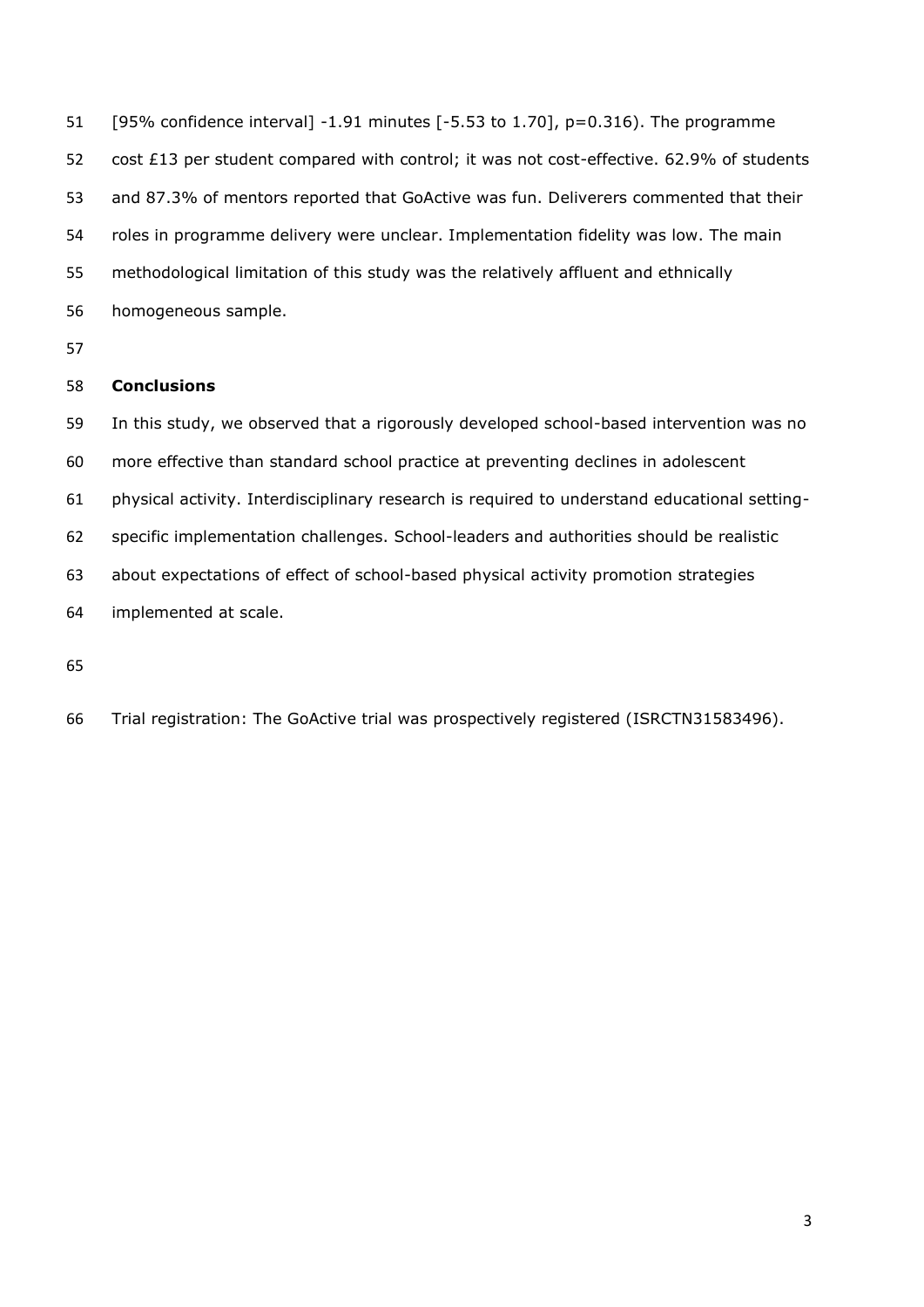## **AUTHOR SUMMARY**

## **Why Was This Study Done?**

- Regular physical activity in adolescence is associated with mental and physical health
- benefits, but adolescent physical activity levels are low.
- Schools offer a way of promoting physical activity in all adolescents, but
- interventions need to consider the out-of-school period as well.
- There is limited previous research evaluating adolescent physical activity promotion
- in large samples with device-measured physical activity and long-term follow-up.

# **What Did the Researchers Do and Find?**

- We conducted a cluster-randomised controlled trial of the GoActive intervention, a
- feasibility-tested physical activity promotion programme co-designed with adolescents.
- After recruiting 2862 13-14-year olds, we found that the GoActive intervention was
- no more effective than the control condition in preventing declines in adolescent
- 81 physical activity at 10-month follow-up.
- 82 The process evaluation data shows that GoActive was not implemented as intended.

## **What Do These Findings Mean?**

- Consistent with previous studies, this research-driven approach to school-based
- physical activity promotion was not effective, with implementation challenges likely playing an important role in the lack of effect.
- 87 Improved understanding of the implementation and delivery challenges of public
- health interventions in secondary schools is required to improve the effectiveness of
- 89 physical activity promotion approaches.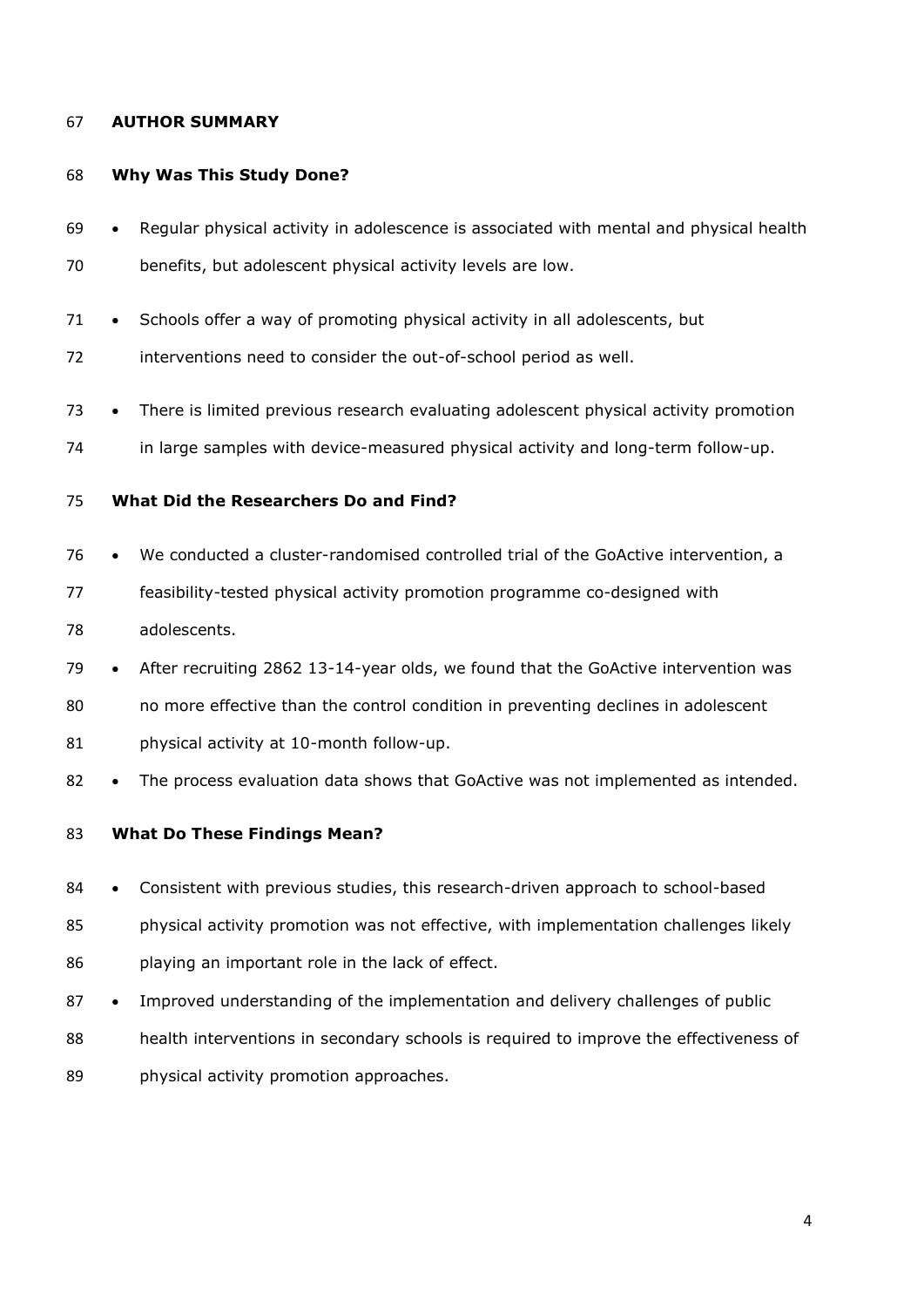## **INTRODUCTION**

 Physical inactivity is the fourth largest cause of death worldwide and is thought to be the 92 principal cause of 1 in 3 cases of heart disease [\[1\]](#page-28-0). In adolescence, physical activity levels are low. Recent data shows that less than 20% of adolescents meet the WHO physical activity guidelines of 60 minutes of moderate-to-vigorous physical activity (MVPA) every day, with little change over time [\[2\]](#page-28-1). Not only is inactivity increasingly linked to poor health in childhood [\[3\]](#page-28-2), it may have long lasting negative implications for health and educational achievement in adulthood [\[4,](#page-28-3) [5\]](#page-28-4). Compared to their inactive peers, active adolescents are more likely to become active and healthy adults [\[4,](#page-28-3) [6-11\]](#page-28-5), and as such, preventing a decline in activity during adolescence is a major public health priority [\[1\]](#page-28-0). The challenge for public health professionals is to identify effective and cost-effective strategies to achieve this.

 Evidence suggests that the reduction in physical activity in adolescence predominantly occurs outside of school [\[12\]](#page-28-6). School settings offer a way of reaching large numbers of young people from a broad range of backgrounds and it therefore remains pragmatic and attractive to utilise the school setting for recruitment and delivery of physical activity promotion targeting the whole week [\[13\]](#page-29-0). Despite this, physical activity promotion research in adolescent populations is scarce and challenging, with review-level evidence showing no effect on device-measured physical activity and few studies in over-12s [\[14,](#page-29-1) [15\]](#page-29-2). This lack of effect is hypothesised to be due to low intervention fidelity and poor implementation. Studies of the cost-effectiveness of school-based physical activity 112 promotion report mixed results (e.g. [\[16,](#page-29-3) [17\]](#page-29-4)). As school funders are faced with finite resources, there is a continued need for the identification of effective and affordable school-based activity promotion strategies among older adolescents to inform the best use of limited funds.

 Best practice guidelines suggest intervention development should be based on behaviour change theory, existing evidence and pre-trial qualitative work with the target group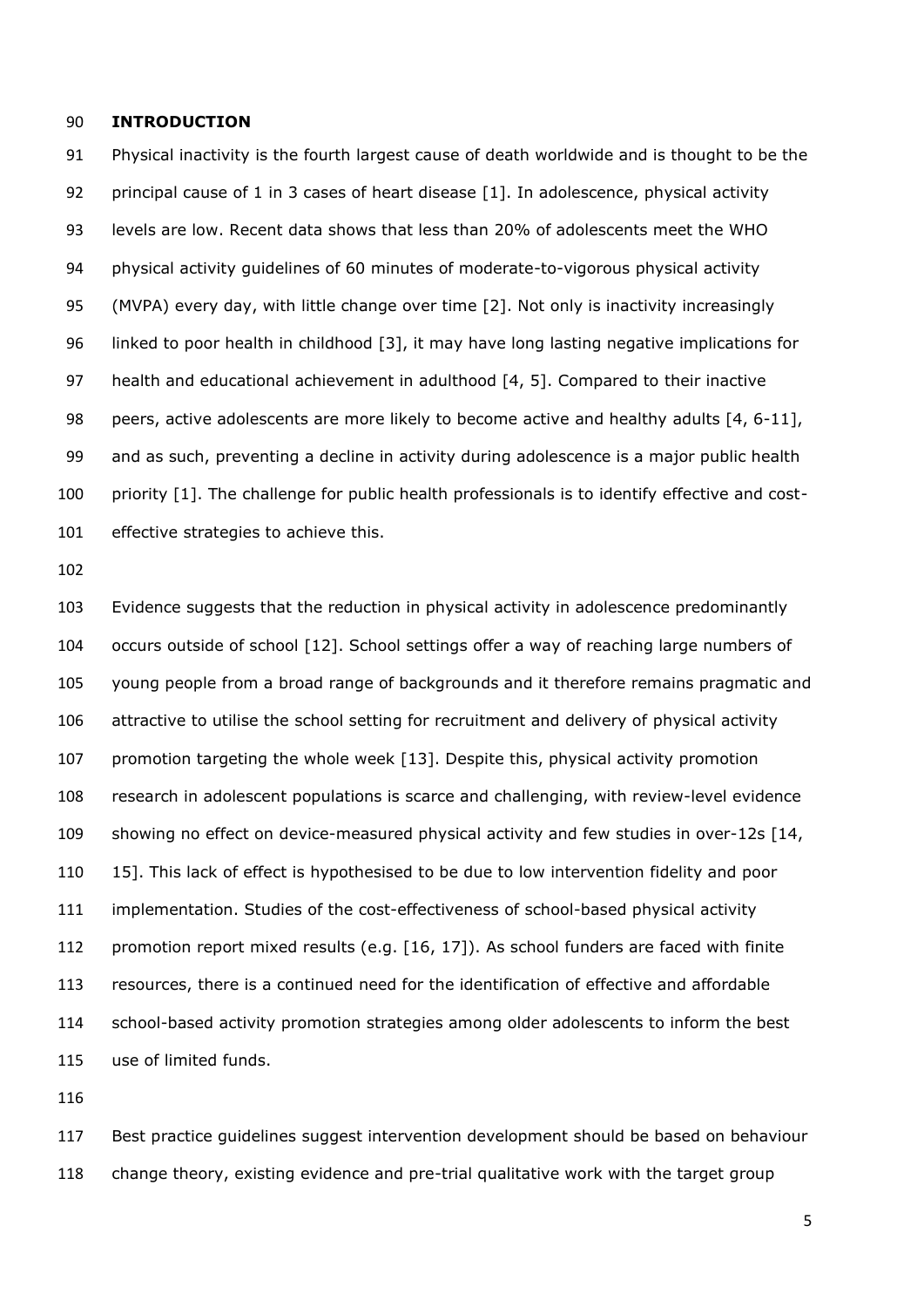[\[18\]](#page-29-5). Following our review of existing school-based strategies [\[19\]](#page-29-6) and novel analyses of existing data [\[20\]](#page-29-7), we identified limitations of previous adolescent physical activity promotion strategies including a lack of whole population approaches, limited adolescent involvement in intervention development, poor participant engagement, and lack of consideration of potential negative impacts [\[13\]](#page-29-0). We have previously reported on the development and pilot work of the GoActive (Get Others Active) intervention, in which we aimed to address these limitations [\[13,](#page-29-0) [21\]](#page-29-8). GoActive employs a population approach, in that it targets a whole Year group irrespective of personal characteristics, to overcome the potential stigma of solely targeting at risk groups [\[22\]](#page-29-9), such as adolescents with obesity, or girls. Although GoActive is broadly aligned with Self- Determination Theory [\[23\]](#page-29-10), our priority was to co-design the intervention with students and teachers. Therefore, we used theory flexibility to enable the incorporation of components strongly suggested in the development work, irrespective of whether they 132 aligned with theory, such as rewards [\[13\]](#page-29-0).

 The objective of this paper was to report on the results of the GoActive cluster randomised controlled trial, aiming to evaluate the effectiveness and cost-effectiveness of the GoActive intervention to increase whole-day MVPA among adolescents aged 13-14 years.

#### **METHODS**

## **Study design and participants**

 The main trial methods have been described in the published protocol paper [\[24\]](#page-29-11). All state run secondary schools in Cambridgeshire and Essex were eligible for inclusion (n=103) and were invited into the study between April and July 2016. The region includes substantial socioeconomic diversity and includes both urban and rural areas. In participating schools, school-level written informed consent was obtained from a member of the school's Senior Leadership Team following a meeting between GoActive team members and senior school staff; all students within Year 9 in the 2016-2017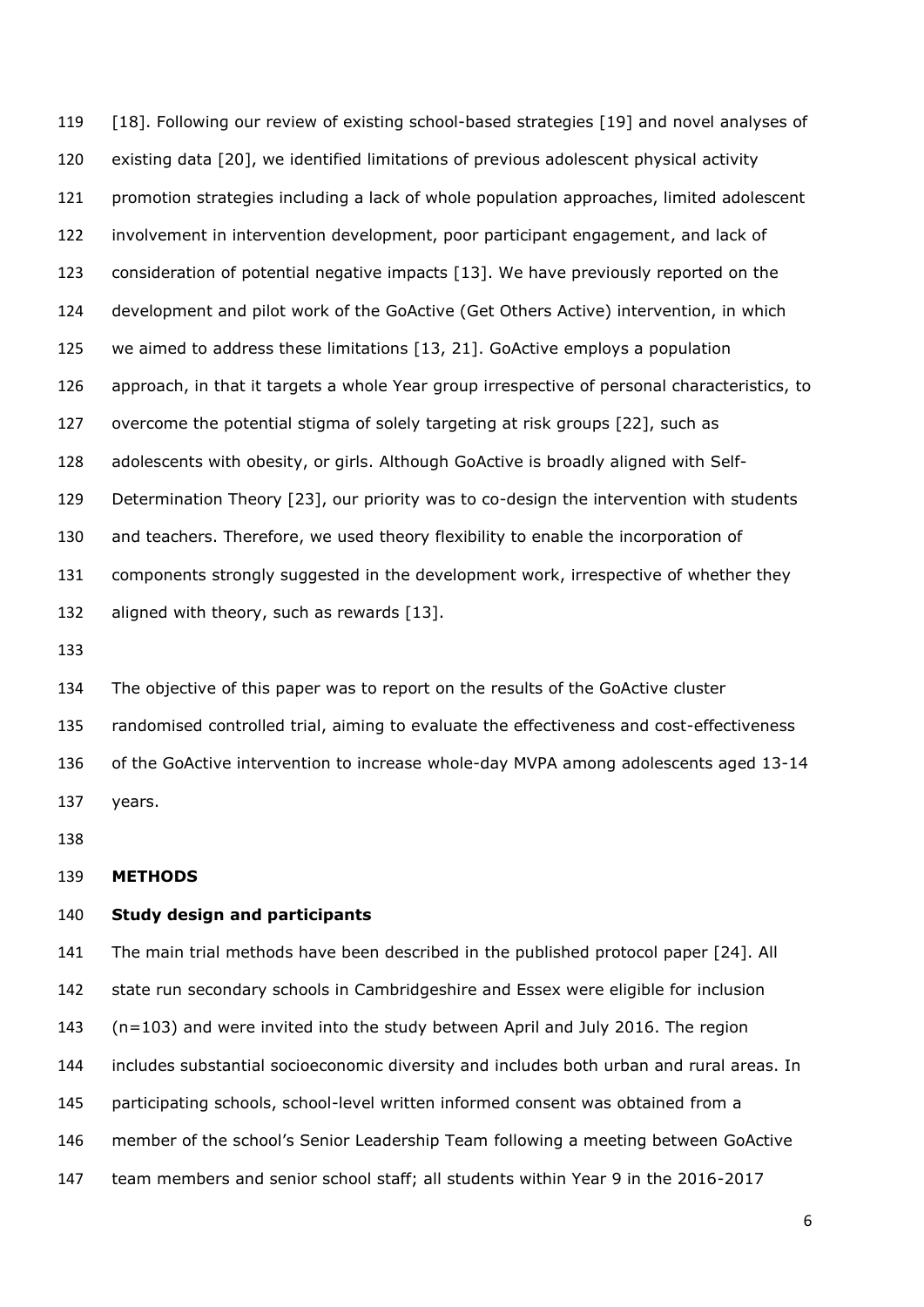academic year were eligible for inclusion. Ethical approval was obtained from the University of Cambridge Psychology Ethics Committee (PRE.126.2016), and included approval to obtain passive parental consent and written student assent for study participation. The study was prospectively registered (ISRCTN31583496). 

 Baseline assessments took place early in Year 9 (September 2016-January 2017, with 76% of testing between November and January); the school year in which students become 14 years-old. After baseline measurements, participating schools were randomised to intervention or no-treatment control arms. Allocation used a randomisation list prepared in advance by the trial statistician independent from the measurement team using a random number generator in Stata; 1:1 randomisation was stratified by school-level pupil premium (below or above the county-specific median) and county (Cambridgeshire or Essex). Pupil premium, used as a proxy for school level deprivation, is school funding which aims to reduce effects of deprivation [\[25\]](#page-29-12).

### **GoActive intervention**

 The GoActive intervention was developed following an evidence-based iterative approach, underpinned by principles central to multiple guidelines and frameworks [\[26-](#page-29-13) [28\]](#page-29-13), where we incorporated existing evidence and qualitative work with adolescents and teachers [\[13\]](#page-29-0). GoActive aimed to increase physical activity through increased peer support, self-efficacy, self-esteem and friendship quality, and was implemented in tutor groups using a student-led tiered-leadership system. Mentorship and peer-leadership addressed time pressures stated by teachers in our development work as a barrier to participation in activity promotion programmes, and between-class competition was incorporated as a strategy to encourage teacher enthusiasm [\[13\]](#page-29-0).

The mapping of intervention components to published behaviour change techniques has

been published in previous GoActive papers [\[24,](#page-29-11) [29\]](#page-30-0), and an overview of key

intervention elements and delivery structure is available in the supplementary material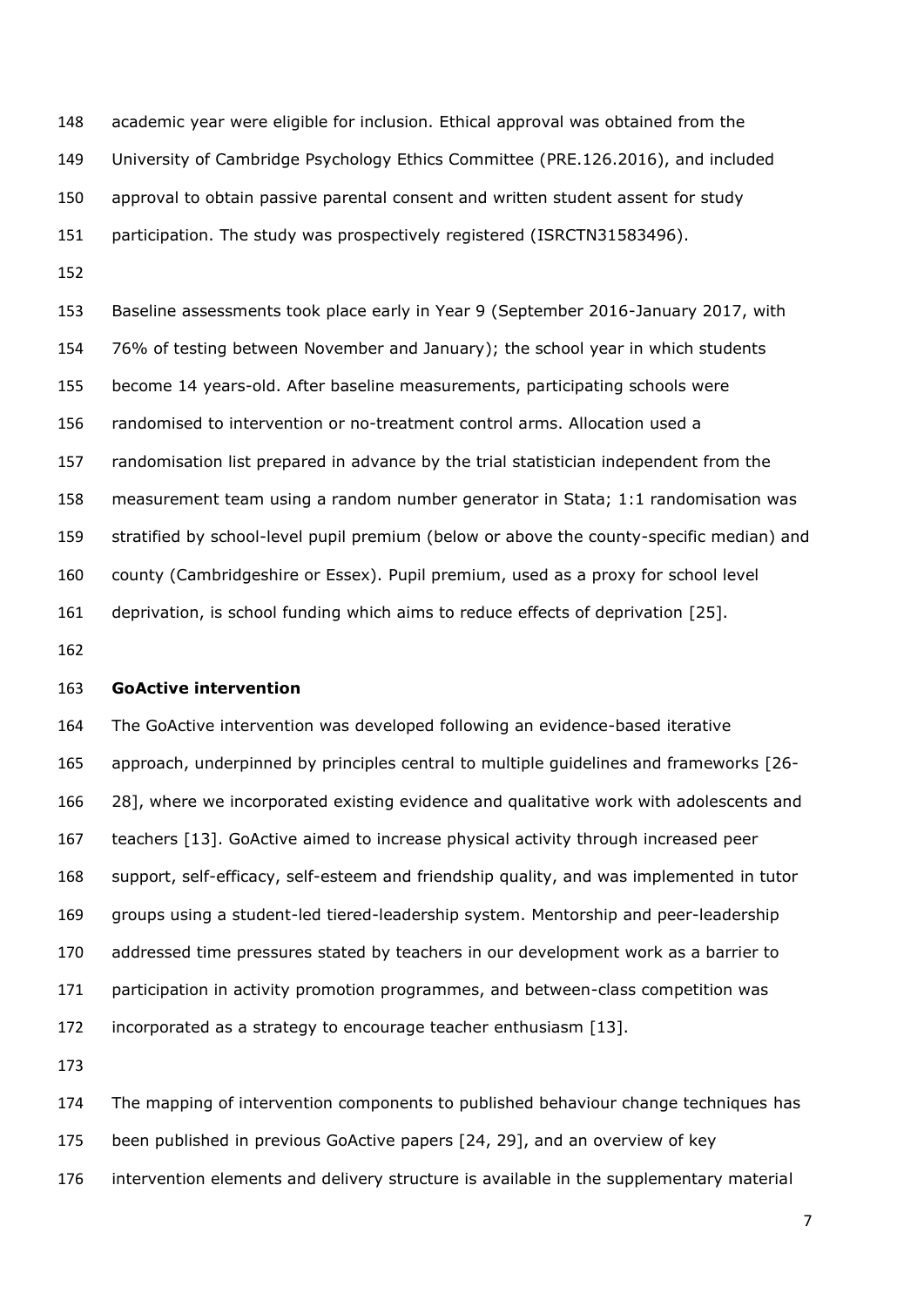(S1 Text and S1 Fig). Briefly, each Year 9 tutor group (class or homeroom) chose two activities each week from a selection provided. GoActive targeted peer-led class-based activity, with participation also encouraged outside of school. Working with existing class tutors (members of teaching staff), older mentors encouraged Year 9s to try at least one weekly GoActive session. Activity points were gained for activity participation in and outside of school irrespective of duration or intensity; students were encouraged to regularly log 'activity points' on the GoActive website to unlock rewards. The GoActive intervention was delivered over 12 weeks. During the first 6 weeks delivery was facilitated by intervention facilitators (health trainers employed by local councils), who provided school staff and older adolescent mentors with training, support and resources for intervention delivery. Facilitator support for the programme was reduced during the second 6 weeks to encourage school-led sustainability.

 Irrespective of whether students participated in measurements, intervention delivery was at a school tutor group level to all eligible students in intervention schools; parents were encouraged to speak with the school if they wanted to opt their child out of the intervention participation but no parents chose this option. Control schools received no intervention.

### **Outcome assessment**

 Identical assessment procedures were undertaken at baseline, post-intervention (14-16 weeks post-baseline) and 10-month post-intervention follow-up in the school. Questionnaire-based measures were also assessed mid-intervention (6 weeks after intervention start). Trained measurement staff conducted measurements using standardised protocols and instruments as detailed in the protocol [\[24\]](#page-29-11) and summarised in S1 Table. Measurement staff were blinded to allocation and our dedicated process evaluation researcher independently verified the success of this blinding via email correspondence shortly after 10-month follow-up measurements.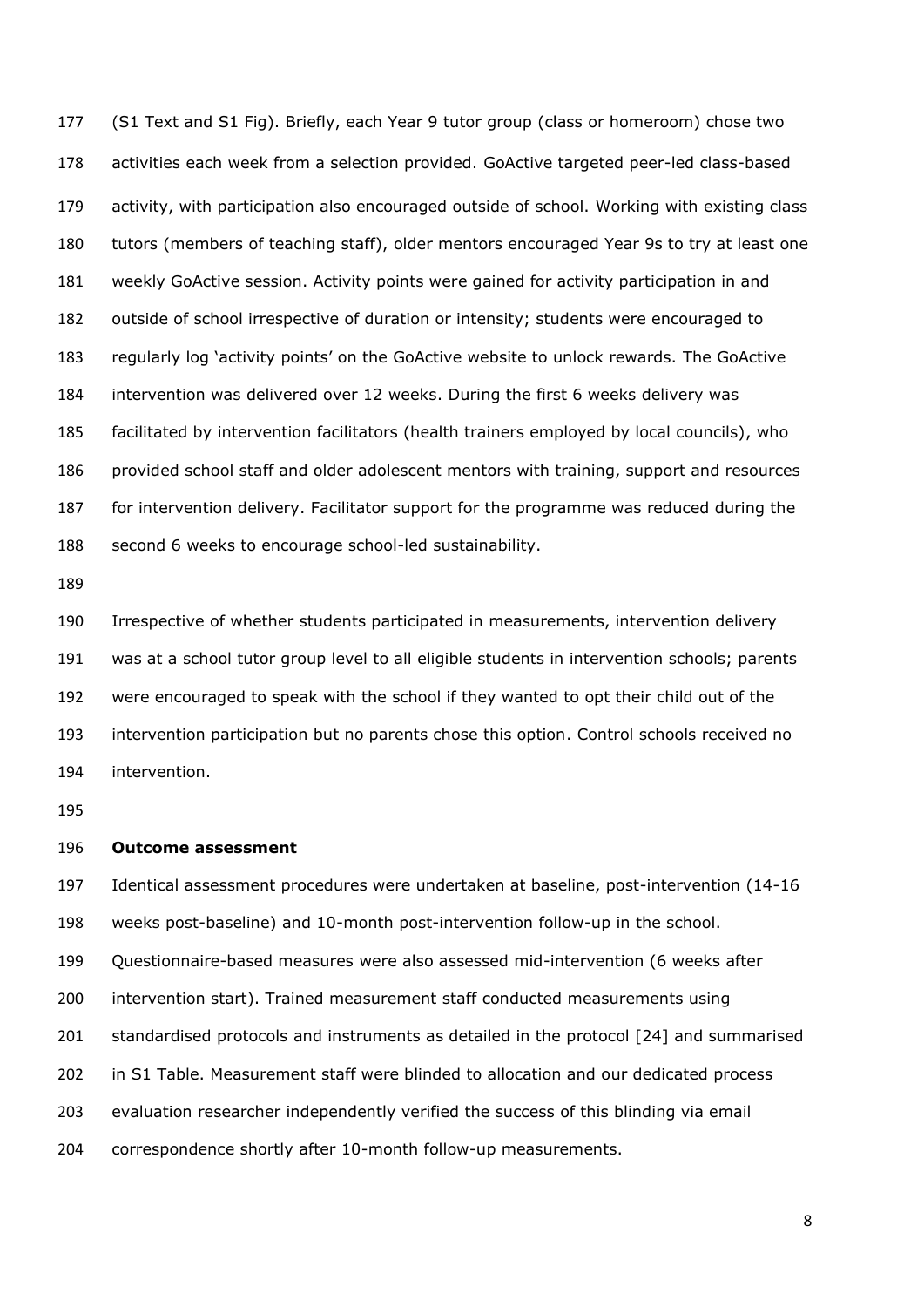#### **Accelerometer-assessed outcomes (including primary outcome)**

 The pre-specified primary outcome for effectiveness was average daily minutes of MVPA at 10-month follow-up. We measured MVPA at baseline, post-intervention and 10-month follow-up using wrist worn activity monitors (Axivity) assessing acceleration (continuous waveform data). Participants were asked to wear the monitors for 7 days continuously, worn for 24 hours a day on their non-dominant wrist. These monitors have been validated to assess physical activity energy expenditure [\[30\]](#page-30-1) and have better wear time 212 adherence and acceptability than commonly used hip worn monitors among adolescents [\[31\]](#page-30-2). Given the 24-hour wear time protocol of the Axivity monitors, a diurnal adjustment was used to reduce any bias caused by imbalances of protocol deviations regarding non- wear [\[32\]](#page-30-3). Each day of possible wear was divided into four time quadrants: morning (6am – 12pm), afternoon (12pm - 6pm), evening (6pm – midnight), and night (midnight – 6am). For participants to be included in analyses, over six hours of wear time spread over at least two days was required from the possible 42hrs in each day time quadrant 219 (i.e.  $\geq$ 6 hours from 7 possible mornings,  $\geq$ 6 hours from 7 possible afternoons, and  $\geq$ 6 hours from 7 possible evenings). The 'night' quadrant (i.e. midnight – 6am) was 221 considered as sleep time and was included in the denominator when calculating daily averages of MVPA for consistency across all participants. Where individuals did not wear the monitor for ≥6 hours at night time, despite the protocol requesting them to wear it continuously for 7 days, average night time values were imputed using population averages (n=91 baseline and n=463 at follow-up), created from GoActive participants with 100% protocol compliance regarding monitor wear to avoid inflation of MVPA estimates. This method was verified by running simulations on excluding night data on a subsample of compliant data. For an individual hour to be included for analysis, at least 70% of possible wear time was required, with non-worn time within the hour considered as missing [\[32\]](#page-30-3).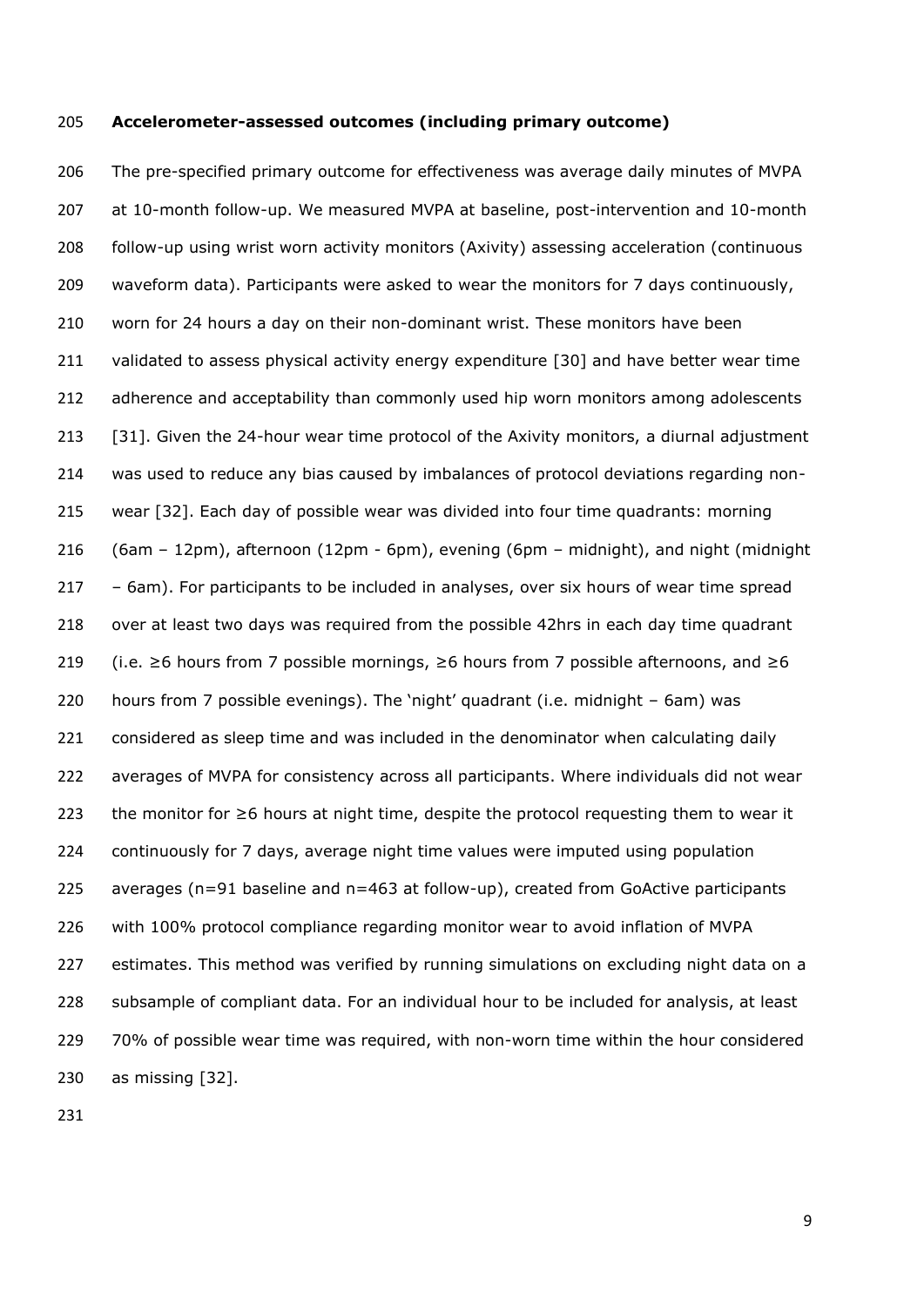Monitor output was processed to provide minutes spent in MVPA to be equivalent to ≥2000 ActiGraph cpm [\[24\]](#page-29-11). Additional secondary accelerometry-derived outcomes were 234 average daily sedentary time (equivalent to  $\leq$ 100 ActiGraph cpm), light intensity activity (equivalent to 101–1999 ActiGraph cpm) and average daily activity (represented by average acceleration). In addition to daily averages, all intensity outcomes (including MVPA) were also derived during school time (9am-3pm), weekday after school time (after 3pm) and at weekends. Participants who met the inclusion criteria for average 239 daily MVPA were included in any analyses for which they had sufficient data ( $\geq$ 2 days) [\[17\]](#page-29-4). As the criteria for deriving average daily MVPA did not require both weekend and weekdays of valid data [\[33\]](#page-30-4), participant numbers varied by outcome.

# **Non-accelerometry secondary outcomes**

 Student questionnaires were administered at each measurement occasion (baseline, post-intervention and 10-month follow-up) using measures validated for use in the population. All secondary outcomes were assessed as continuous scores: physical 247 activity self-efficacy (possible score 1-6) [\[34\]](#page-30-5), social support for activity (1-4) [\[35\]](#page-30-6), friendship quality (1-5) [\[36\]](#page-30-7), wellbeing (1-5) [\[37\]](#page-30-8), self-esteem (1-4) [\[38\]](#page-30-9), shyness and sociability (1-5) [\[39\]](#page-30-10), and self-reported physical activity (0-160) [\[40\]](#page-30-11). Anthropometry (height, weight, waist circumference, and bio-impedance to assess body fat percentage) was assessed at baseline and 10-month follow-up by trained staff; BMI z-score was calculated from height, weight, age and sex [\[41\]](#page-30-12). BMI z-score was also used to establish weight categories. S1 Table provides further details on assessment and scoring of secondary outcome measures. As a change to the published protocol, anthropometry was not assessed immediately post-intervention to reduce measurement burden on schools and participants and because no meaningful impact on anthropometry was expected short-term.

#### **Process evaluation measures**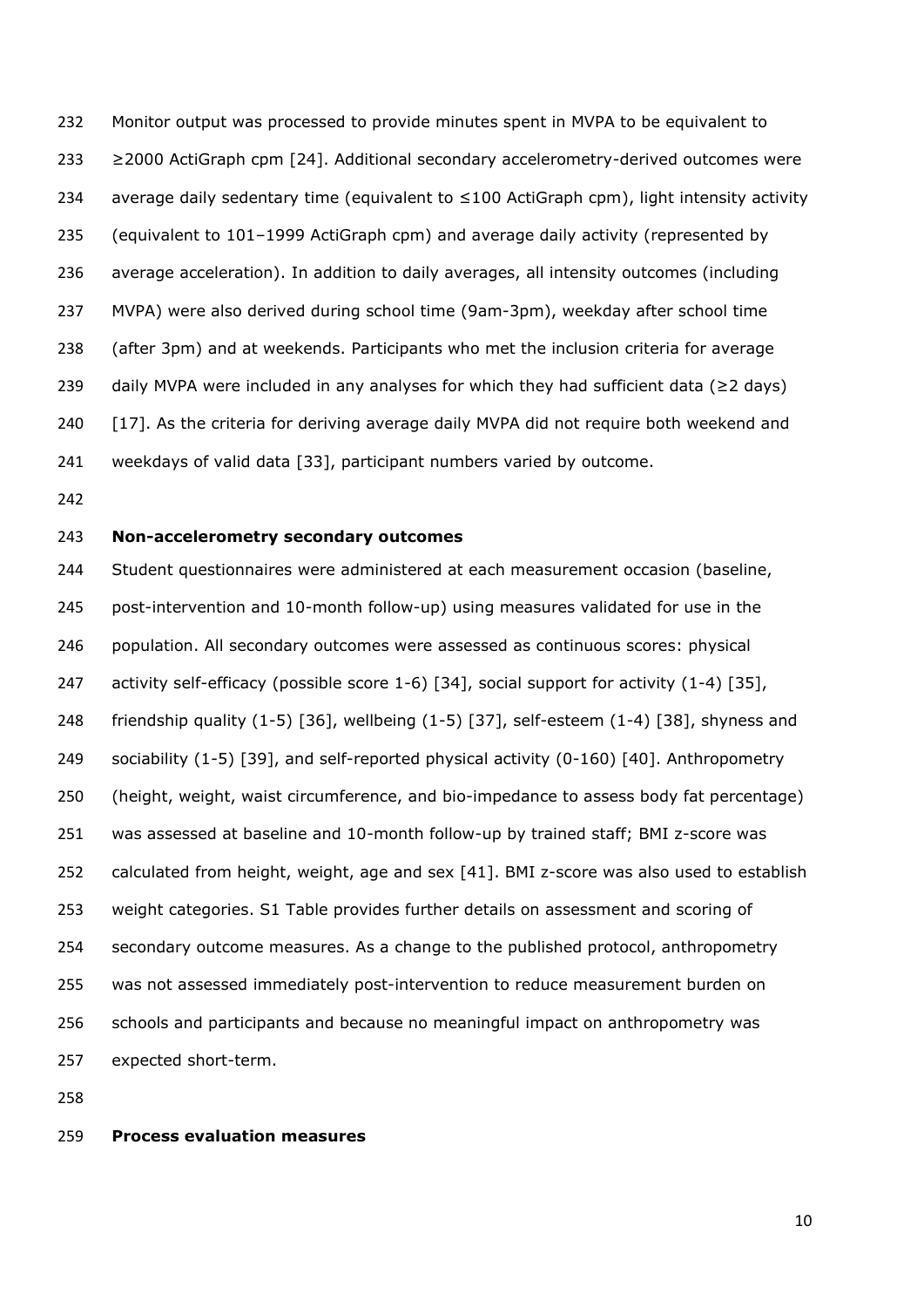The implementation of the programme in each school was assessed through a mixed- method process evaluation. Full details are available in the published process evaluation protocol [\[42\]](#page-30-13). The qualitative component included focus groups with students and mentors, individual interviews with students, facilitators and contact teachers, and observations of GoActive sessions. Process evaluation questions were embedded into the outcome questionnaires, and were completed by students, mentors, teachers and facilitators all follow-up time points. Initial findings from student perspectives were published prior to analysing intervention efficacy to avoid interpretation bias [\[29\]](#page-30-0) and full triangulation results will be published separately. For the purposes of the current paper, process evaluation questionnaire data were used to assess programme satisfaction (see S2 Table for details). Logging of activity points was tracked using website analytics from the GoActive website.

#### **Demographic characteristics**

 Participant descriptive characteristics, including pre-specified effect modifiers (sex, individual socio-economic position, and ethnicity) were self-reported. Ethnicity was self- reported by participants who were given 20 response options and additional free text completion options. For descriptive purposes, the reported values were recoded to five categories according to recommendations [\[43\]](#page-30-14) as 'White', 'Mixed ethnicity' (identifying with multiple ethnicities), 'Asian' (including South-Asian and Chinese), 'African and/or Caribbean' and 'Other'. Ethnicity was subsequently dichotomised for pre-specified moderation analyses ('White' versus remaining categories). Participants completed six items from the Family Affluence Scale (FAS) relating to family car ownership, holidays, computers, availability of bathrooms, dishwasher ownership and having their own bedroom which was used as a proxy of individual socio-economic position by summing answers (possible range 0-13), and dividing into predefined groups (i.e. affluence: low 286 = 0-6, medium = 7-9, high =  $10-13$ ) [\[44,](#page-30-15) [45\]](#page-31-0).

## **Economic evaluation**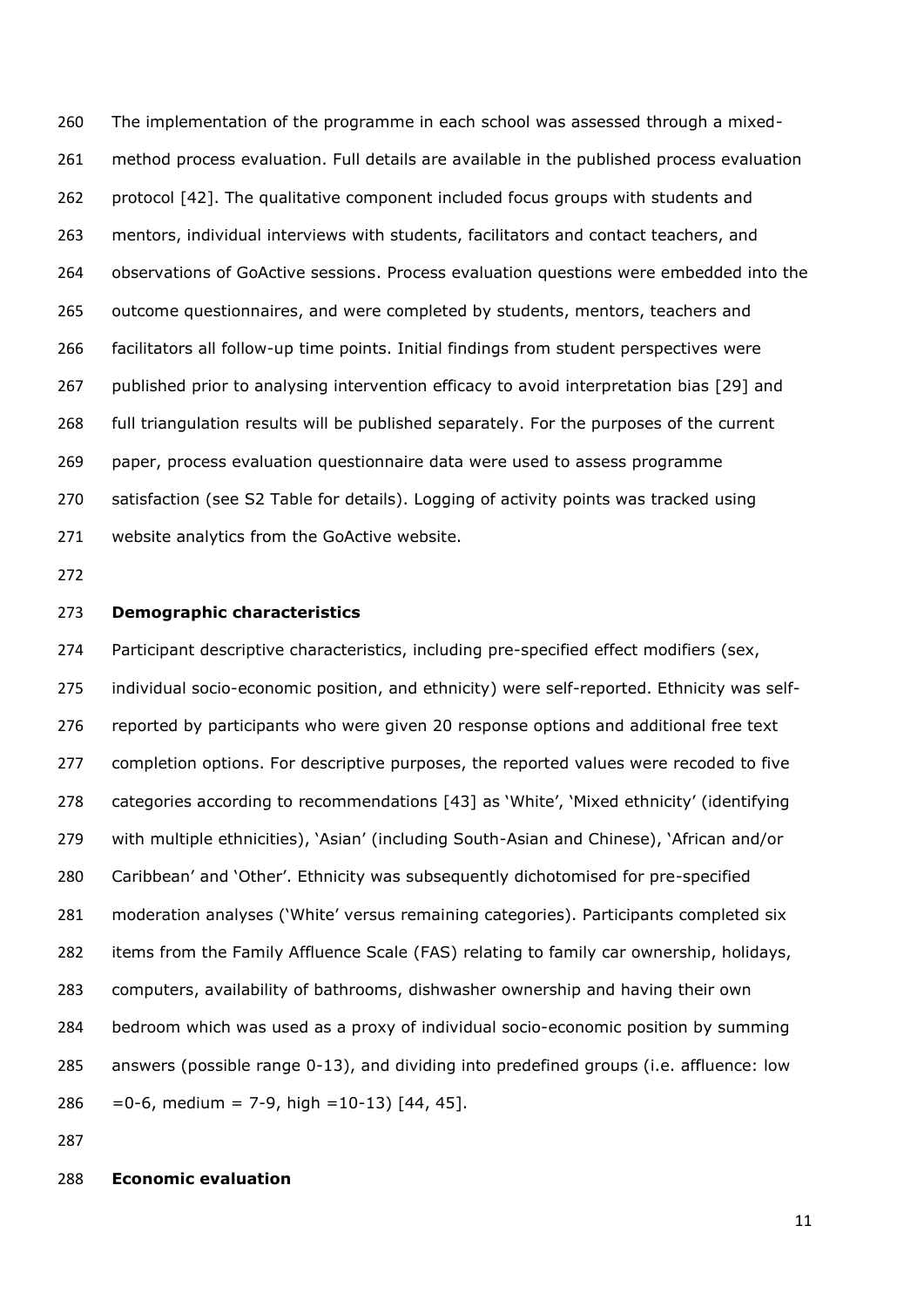A within trial cost-effectiveness analysis comparing the GoActive intervention with control was conducted from the perspective of the school funder (i.e. school or local authority budget). The reported costs therefore represent the likely costs to a local authority were they to implement the GoActive intervention.

 Cost per school and per participant was calculated for intervention group participants and comprised facilitator time input and travel expenses, materials (Quick Cards, sports equipment, rewards and prizes), and teacher time. Staff time inputs were based on the 297 study protocol. Unit costs were based on the mid-point of national pay scales (facilitator and teacher time input), and study financial returns (expenditure on materials and expenses). All costs are reported in 2019 GBP. There were zero costs associated with control.

 Quality Adjusted Life years (QALYs) were assessed using the UK Child Health Utility 9D (CHU-9D) which has been validated for use in adolescents [\[46\]](#page-31-1) and was included in the participant questionnaire at baseline, post-intervention and 10-month follow-up. Total time from baseline to 10-month follow-up, and hence the time horizon for the study, is approximately two academic years.

### **Sample size**

 We estimated that 1310 Year 9 participants would be required to have 85% power to detect a 5-minute difference in change in MVPA between baseline and 10-month follow- up as significant at the 5% level [\[24\]](#page-29-11), assuming a standard deviation of MVPA of 17.8 minutes and a correlation of 0.59 between baseline and follow-up [\[21\]](#page-29-8). Assuming a within-school (intraclass) correlation of 0.034 [\[47\]](#page-31-2) and 30-40% loss to follow-up [\[15,](#page-29-2) [48\]](#page-31-3), we aimed to recruit 16 schools with 150 participants per school.

## **Statistical analysis**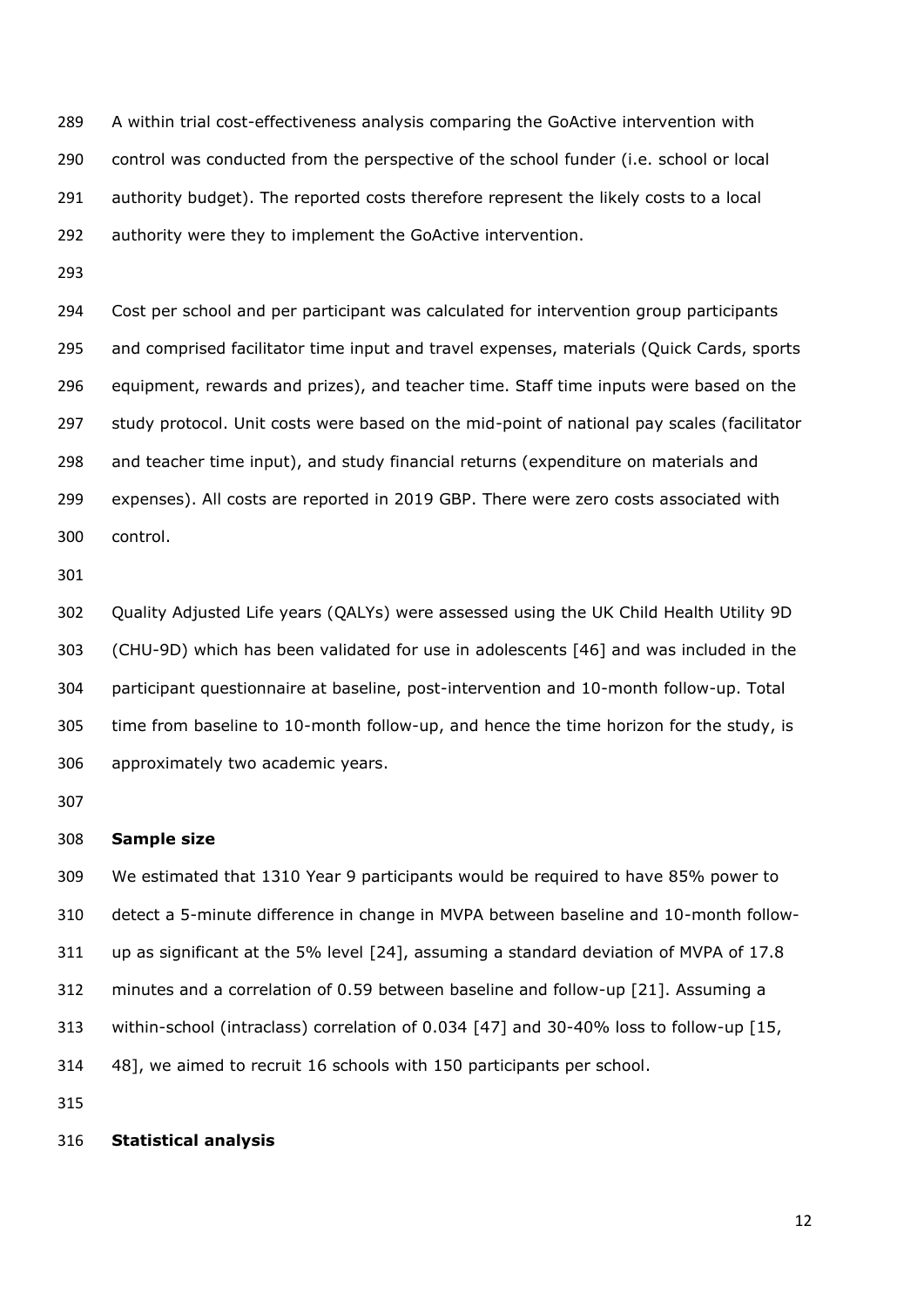The statistical analysis plan was approved by the Trial Steering Committee prior to analyses being performed (http://www.mrc-

 epid.cam.ac.uk/research/studies/goactive/for-researchers/). All analyses were performed using Stata version 15.1 [\[49\]](#page-31-4). For MVPA at 10-month follow-up (the primary outcome), the intervention effect, representing the baseline-adjusted difference in change from baseline between the intervention and control groups, was estimated from a linear regression model including randomisation group, baseline values of the outcome (i.e. analysis of covariance, ANCOVA), and the randomisation stratifiers (pupil premium, county). Robust standard errors were calculated to allow for the non-independence of individuals within schools, and the missing indicator method [\[50\]](#page-31-5) was used to ensure inclusion of participants with a missing baseline value of the outcome variable. All secondary outcome variables were analysed using the same method.

 For the primary outcome, effect modification by (1) sex, (2) socioeconomic status (medium or lower vs. high according to FAS score), (3) ethnicity (White vs. any other ethnic background), (4) baseline physical activity (≥60 minutes MVPA/day vs. <60 minutes), (5) weight status (with underweight or normal weight vs. with overweight or obesity) was tested with an F-test of the relevant multiplicative interaction parameter in the ANCOVA model. Effect modifiers were selected based on previous evidence of potential differential effects [\[14,](#page-29-1) [15\]](#page-29-2). Subgroup analyses were performed within all categories defined by these variables.

 We conducted a complete-case analysis in which participants and schools were included in the group to which they randomised, although participants with a missing value of an outcome at follow-up were excluded from the analysis of that particular variable. This is a complete-case analysis that is valid under the assumption that the outcome is missing at random, conditional on randomised group and the baseline value of the outcome [\[51\]](#page-31-6). A further analysis of the primary outcome was performed in a Per-protocol-population, defined as reporting "being active during tutor times at least twice during the last two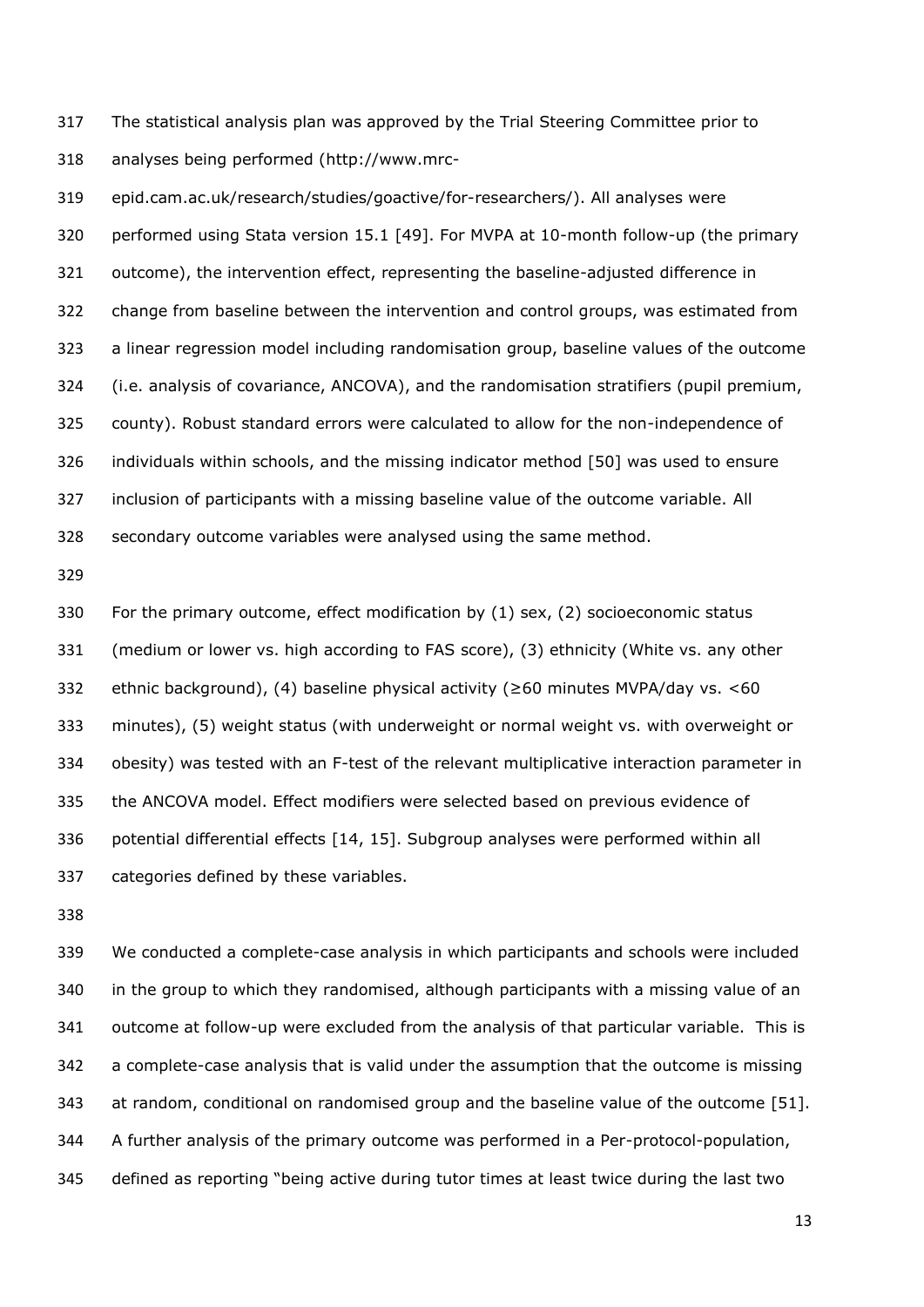weeks" (i.e. self-reported intervention engagement mid-intervention; week 6 of the intensely facilitated phase of the intervention) *and* logging activity points on the study website at least once during the whole intervention period. This definition was based on a review of quantitative process evaluation data prior to the main analyses, and reflects the group with highest intervention engagement as opposed to delivery of the protocol with fidelity.

 Post-hoc sensitivity analyses recommended by the Trial Steering Committee were performed in which the primary outcome was calculated (1) excluding time between midnight and 6am (2) using a stricter inclusion criteria for wear time of 12 hours of wear per quadrant.

 Economic analyses comprised calculation of within-trial additional cost per additional daily minutes spent in MVPA and additional cost per additional QALY gained over the time horizon. An adjusted analysis included baseline CHU-9D utility as covariate as well as missing data imputed using multiple imputation.

#### **RESULTS**

 Fig 1 shows the study flow chart. The team approached 103 schools; most did not respond despite multiple re-contacts. Sixteen schools were initially recruited, two dropped out before baseline measurements due to changes in the senior leadership team (1 from Essex and 1 from Cambridgeshire) and replacements were recruited. Of 3405 Year 9 students eligible for inclusion across all participating schools, 2862 (84.1%) consented: 1319 participants at eight control schools (mean±SD participants per school: n=165 $\pm$ 62), and 1414 participants at eight intervention schools (n=193 $\pm$ 43). A total of 2828 (98.8% of those consenting) completed baseline questionnaires, and 2638 (92.2% of those consenting) had a valid assessment of the primary outcome at baseline. At 10- month follow-up, 2167 (75.7%) participants attended and we obtained a valid measure of primary outcome for 1874 of 2862 (65.5%) randomised participants. More females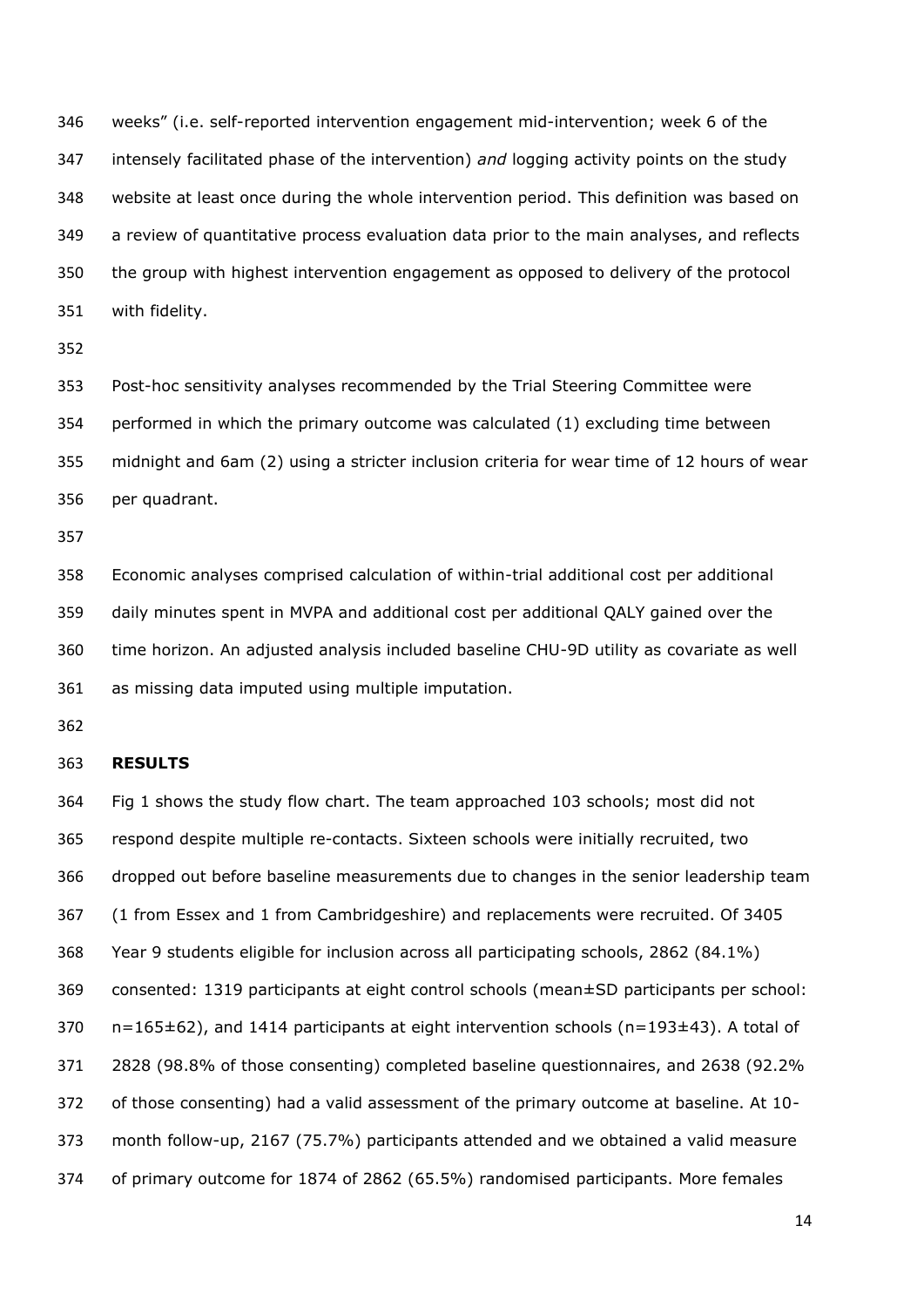| 375 | and participants from higher SES backgrounds, from Cambridgeshire, and with             |
|-----|-----------------------------------------------------------------------------------------|
| 376 | underweight or normal weight provided primary outcome data (S3 Table). Blinding of      |
| 377 | measurement staff was largely successful (S4 Table); a few cases of unblinding occurred |
| 378 | due to student and teacher interaction during measurement sessions.                     |
| 379 |                                                                                         |
| 380 | Fig 1. GoActive study flow chart                                                        |
| 381 |                                                                                         |
| 382 | Baseline characteristics were similar between randomised groups (Table 1). Overall,     |
| 383 | participants were 13.2 (SD: 0.2) years, 52.1% were male, and 84.7% were self-reported   |
| 384 | as White.                                                                               |
| 385 |                                                                                         |
| 386 |                                                                                         |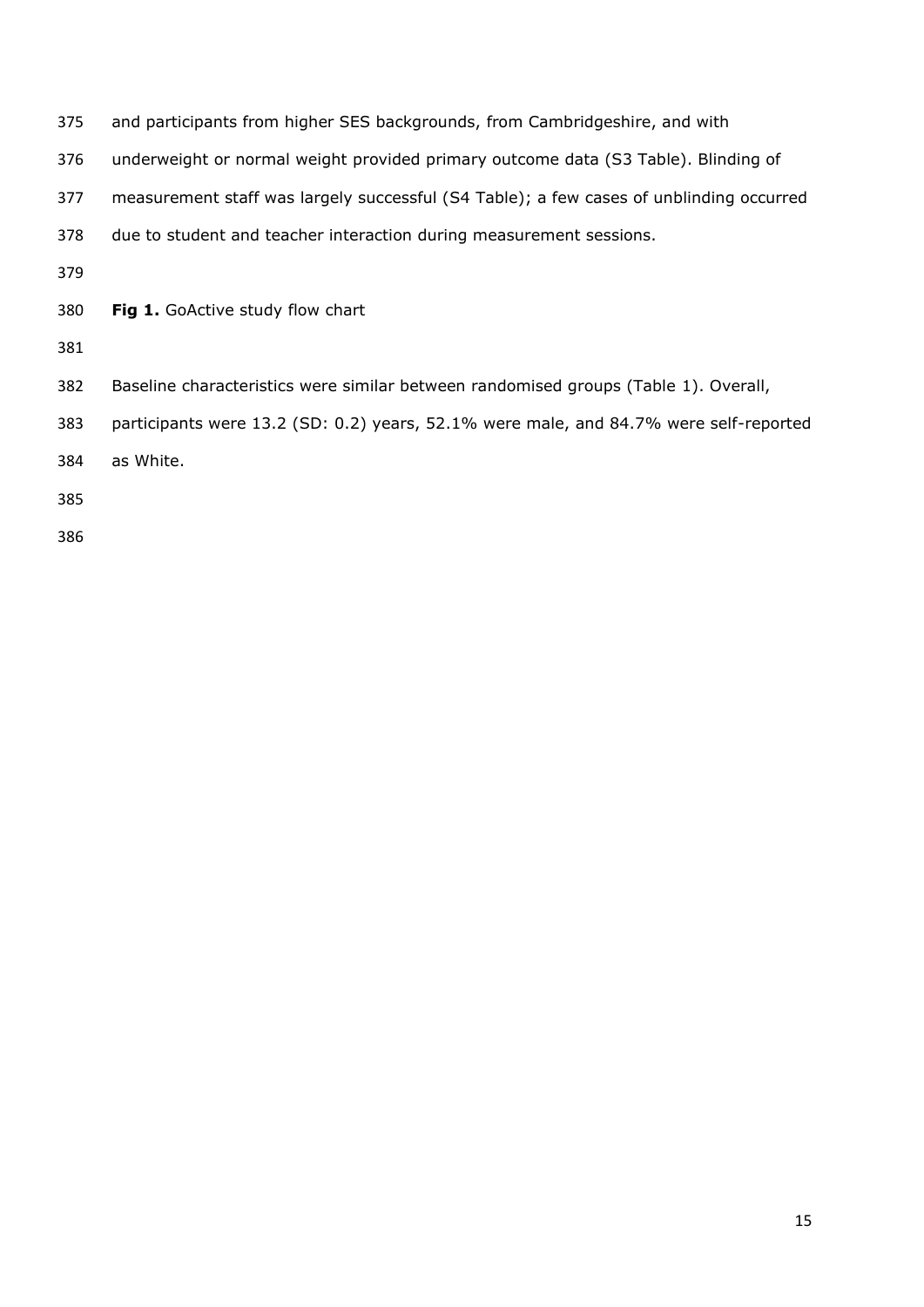| 387 |  | Table 1. Baseline characteristics by randomised group; GoActive trial. |  |  |  |
|-----|--|------------------------------------------------------------------------|--|--|--|
|-----|--|------------------------------------------------------------------------|--|--|--|

|                                    | <b>CONTROL</b> |             |             | <b>INTERVENTION</b> |             |             |  |
|------------------------------------|----------------|-------------|-------------|---------------------|-------------|-------------|--|
|                                    | $N = 1319$     |             |             | $N = 1543$          |             |             |  |
|                                    | % missing      | <b>Mean</b> | <b>SD</b>   | % missing           | <b>Mean</b> | <b>SD</b>   |  |
|                                    |                |             |             |                     |             |             |  |
| Age (yrs)                          | 0.0            | 13.2        | 0.4         | 0.0                 | 13.2        | 0.4         |  |
| <b>BMI z-score</b>                 | 0.0            | 0.2         | 1.6         | 0.0                 | 0.1         | 1.9         |  |
| Body fat (%)                       | 3.9            | 20.7        | 10.0        | 5.4                 | 20.9        | 9.9         |  |
| Waist circumference (cm)           | 0.5            | 70.0        | 9.6         | 0.6                 | 70.4        | 9.7         |  |
|                                    |                | %           | $\mathsf N$ |                     | $\%$        | $\mathbf N$ |  |
| <b>Sex</b>                         | 0.0            |             |             | 0.0                 |             |             |  |
| Male                               |                | 53.4        | 704         |                     | 51.1        | 788         |  |
| Female                             |                | 46.6        | 615         |                     | 48.9        | 755         |  |
| <b>Ethnicity</b>                   | 1.1            |             |             | 1.3                 |             |             |  |
| White                              |                | 86.1        | 1135        |                     | 83.5        | 1288        |  |
| Mixed/multiple ethnic background   |                | 6.2         | 82          |                     | 6.3         | 97          |  |
| Asian or Asian British             |                | 3.2         | 42          |                     | 4.3         | 66          |  |
| <b>Black or Black British</b>      |                | 2.2         | 29          |                     | 2.7         | 41          |  |
| Other ethnic group                 |                | 1.3         | 17          |                     | 2.0         | 31          |  |
| <b>Family socioeconomic status</b> | 0.8            |             |             | 1.0                 |             |             |  |
| Low                                |                | 11.0        | 145         |                     | 16.3        | 252         |  |
| Medium                             |                | 40.6        | 536         |                     | 43.4        | 669         |  |
| High                               |                | 47.6        | 628         |                     | 39.3        | 606         |  |
| <b>Weight status</b>               | 1.4            |             |             | 2.7                 |             |             |  |
| With underweight                   |                | 2.6         | 34          |                     | 2.1         | 33          |  |
| With normal weight                 |                | 68.5        | 903         |                     | 66.4        | 1025        |  |
| With overweight                    |                | 19.2        | 253         |                     | 18.5        | 285         |  |
| With obesity                       |                | 8.3         | 110         |                     | 10.2        | 158         |  |
| County                             | 0.0            |             |             | 0.0                 |             |             |  |
| Cambridgeshire                     |                | 58.8        | 775         |                     | 42.4        | 654         |  |
| Essex                              |                | 41.2        | 544         |                     | 57.6        | 889         |  |
| <b>Pupil premium</b>               | 0.0            |             |             | 0.0                 |             |             |  |
| Low                                |                | 47.6        | 628         |                     | 49.2        | 759         |  |
| High                               |                | 52.4        | 691         |                     | 50.8        | 784         |  |
|                                    |                |             |             |                     |             |             |  |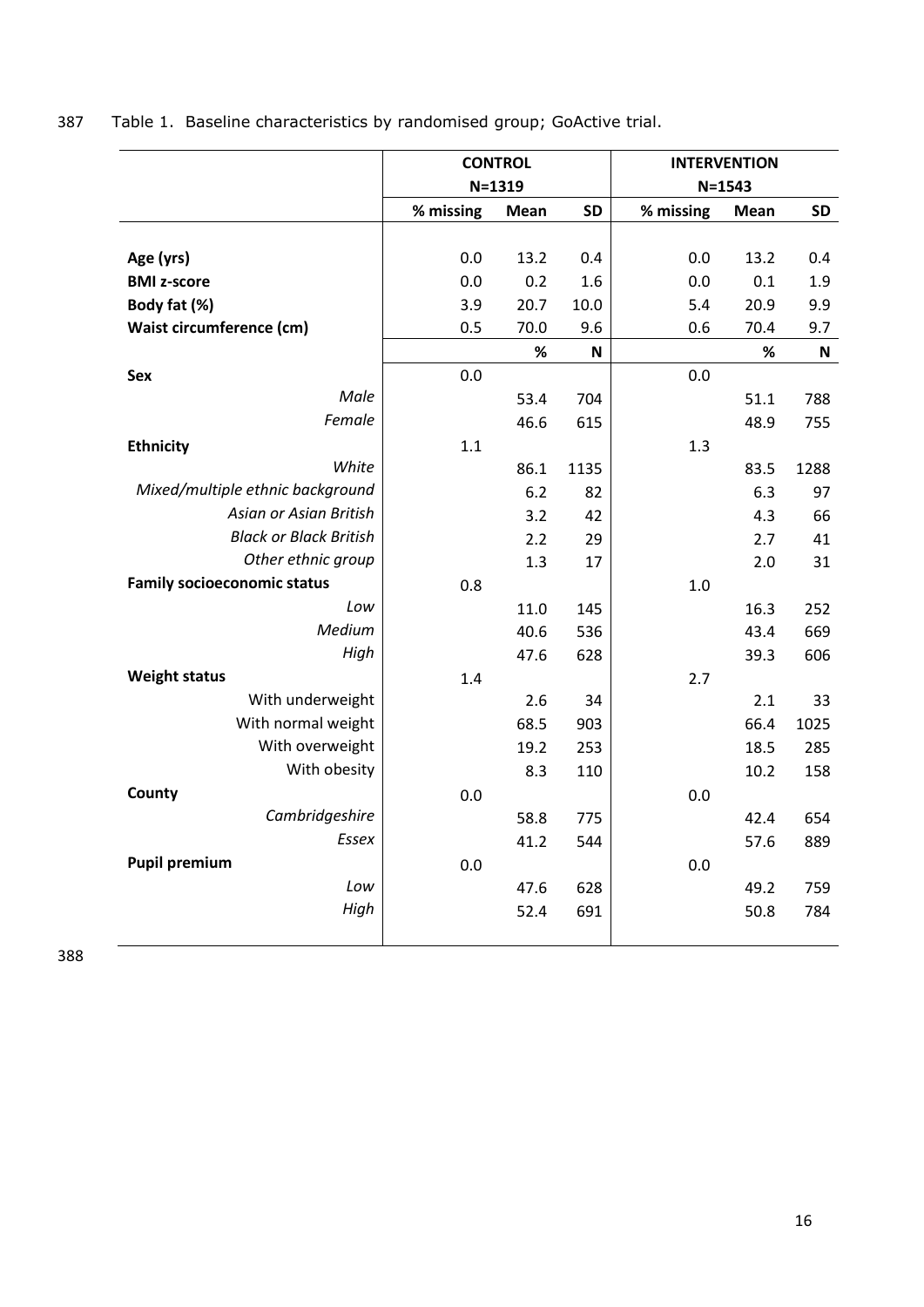# **Primary outcome**

- Mean accelerometer-assessed MVPA decreased in both randomised groups between
- baseline and 10-month follow-up. The reduction was slightly larger in the intervention
- group, although the confidence interval around the intervention effect was wide and
- inconclusive (Table 2, Fig 2).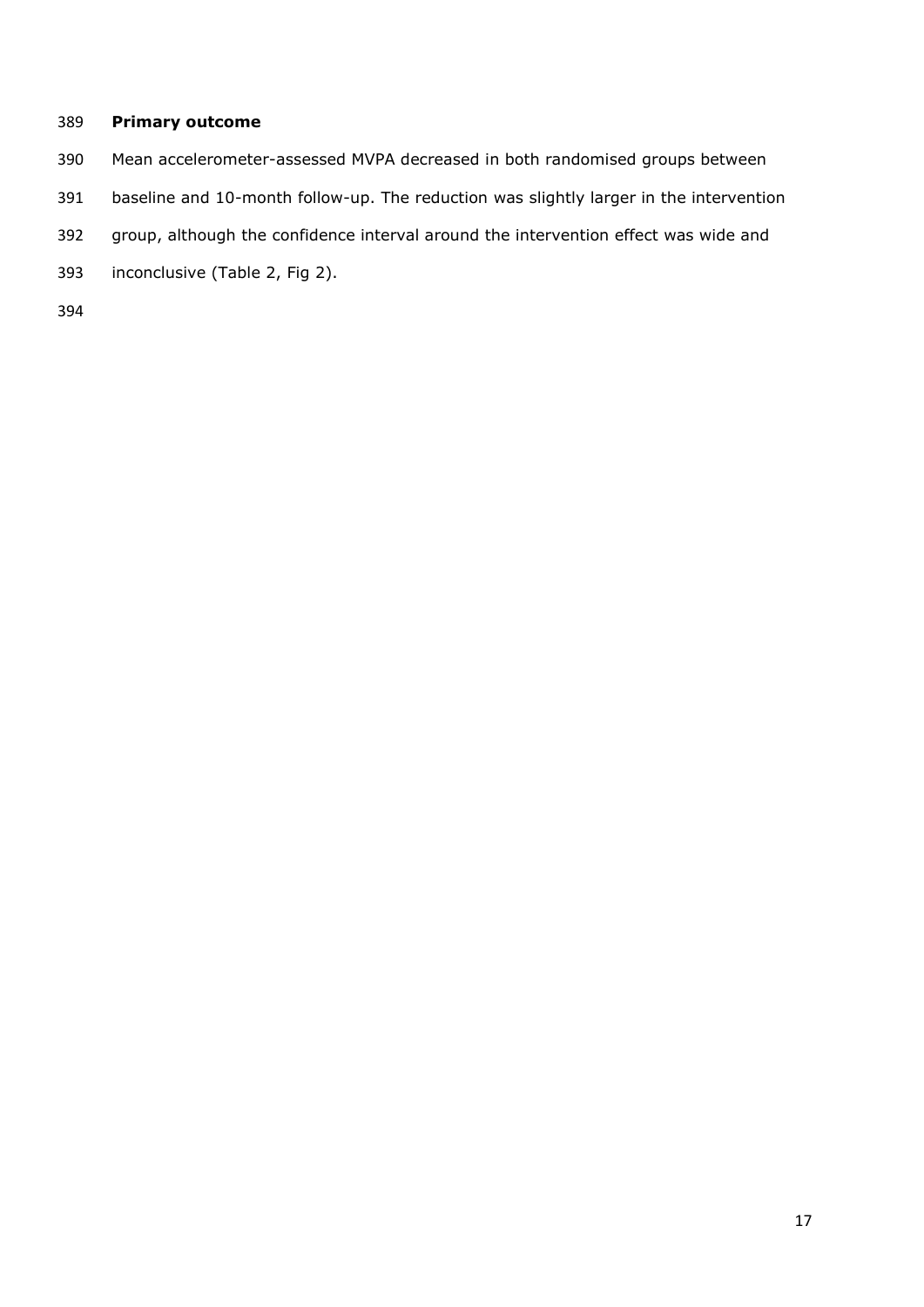395 **Table 2.** Results for primary outcome of the GoActive trial: average daily moderate-to-vigorous physical activity (MVPA, in minutes/day)

396 at 10-month follow-up.

|           |                 | <b>Control</b> |                                   |                 | <b>Intervention</b> |                            | <b>Intervention vs Control</b>     |
|-----------|-----------------|----------------|-----------------------------------|-----------------|---------------------|----------------------------|------------------------------------|
|           | <b>Baseline</b> | 10-months      | <b>Change</b><br>from<br>baseline | <b>Baseline</b> | 10-months           | Change<br>from<br>baseline | <b>Between group</b><br>difference |
| N         | 1224            | 871            |                                   | 1414            | 1003                |                            |                                    |
|           |                 |                |                                   |                 |                     |                            | B (95% CI)                         |
| Mean (SD) | 35.6 (18.9)     | 27.6 (20.6)    | -8.3 (19.3)                       | 35.6 (18.3)     | 25.6 (21.5)         | $-10.4(22.7)$              | $-1.91$ ( $-5.53$ , 1.70)          |

397

398 Between group difference (intervention effect) is the baseline-adjusted difference in mean change (baseline to 10-month follow-up) in average daily

399 minutes of MVPA between the intervention and control group.

400 Change from baseline calculated based on those with follow-up data (28.8% of control participants and 29.1% of intervention participants had missing data

401 at follow-up).

402 Difference is estimated from a linear regression model, including parameters for randomised group (control, intervention), baseline value of the outcome

403 (i.e. Analysis of Covariance), pupil premium (low, high), and county (Cambridgeshire, Essex). Robust standard errors were calculated to allow for non-

404 independence of individuals within schools.

405 Missing indicator method is used to enable participants with a missing baseline value of the outcome to be included in the analysis.

406 Participants with a missing value of the outcome at 10-month follow-up are excluded from this analysis.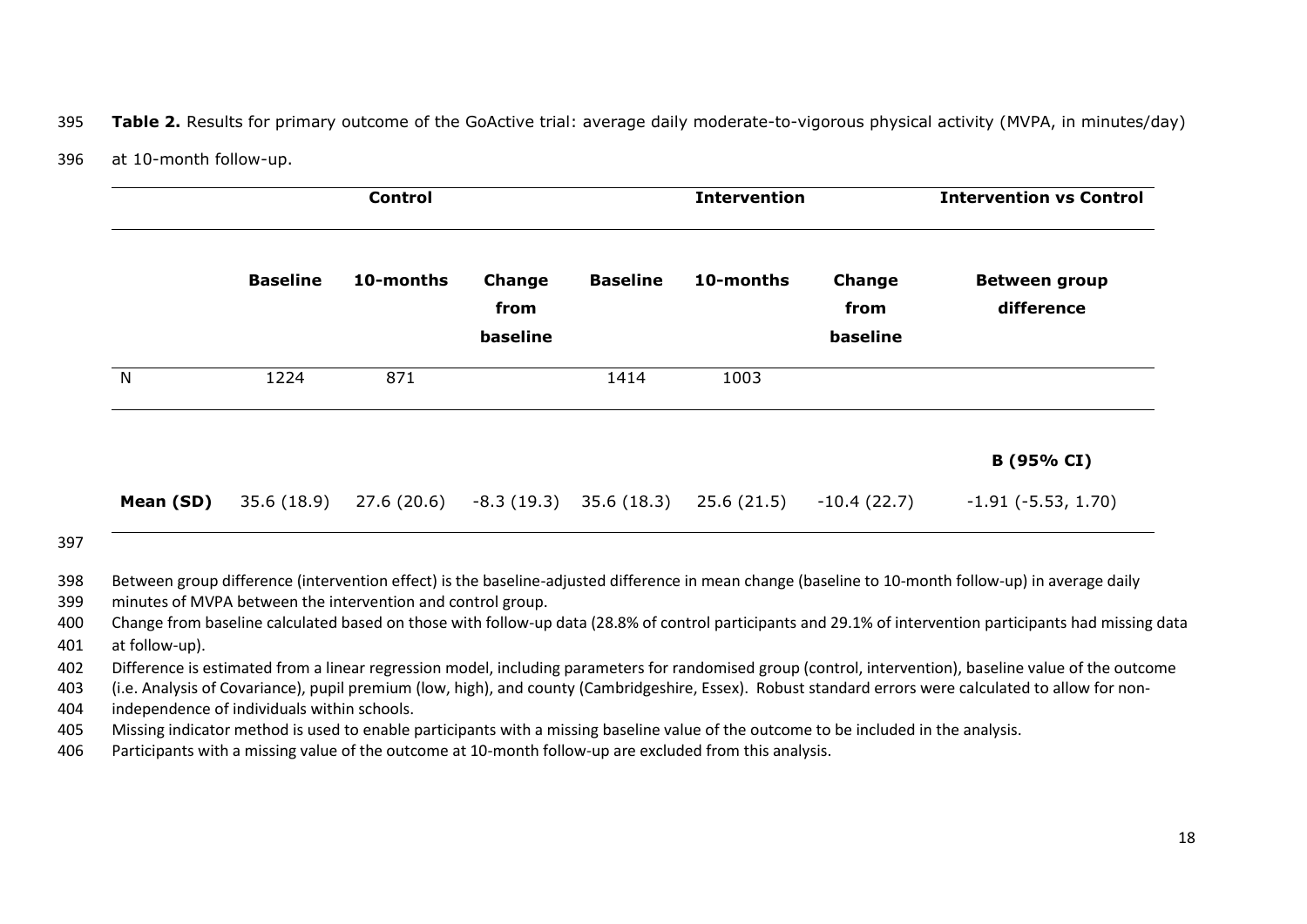#### **Secondary outcomes**

 In the whole population, over the duration of the study overall time spent sedentary increased, and light physical activity decreased (S5 Table). There was no evidence of an intervention effect on average daily accelerometer-based outcome measures at either follow-up (S6 Table, S7 Table). Time-specific accelerometry-based outcomes showed that on schooldays (weekdays) changes over time were more favourable in the control group (both during school and after school), while at weekends more favourable changes were observed in the intervention group, particularly at 10-month follow-up (Fig 2, S2 Fig for post-intervention effects and S6 Table and S7 Table for full details)

 **Fig 2.** Intervention effect on continuous secondary physical activity outcomes in minutes per day (acceleration in milli-g).

 Self-reported physical activity declined over the duration of the study, whereas little change over time was observed for self-efficacy, social support, friendship quality, well- being and self-esteem (S5 Table). Overall, the intervention did not affect self-reported outcomes (including assessment of harm assessed using wellbeing) or anthropometry (Fig 3), with the exception of higher self-efficacy among intervention participants post-intervention (S8 Table for full analytical results).

**Fig 3.** Intervention effect on secondary psychosocial and anthropometric outcomes

presented as baseline adjusted difference and 95% Confidence Intervals

#### **Effect modification**

Tests for effect modification indicated differences in the effect of the intervention

between subgroups, in particular between boys and girls, and between high and

medium/low socioeconomic status (S9 Table). The results of the subgroup analyses

suggested a negative intervention effect among boys and a positive intervention effect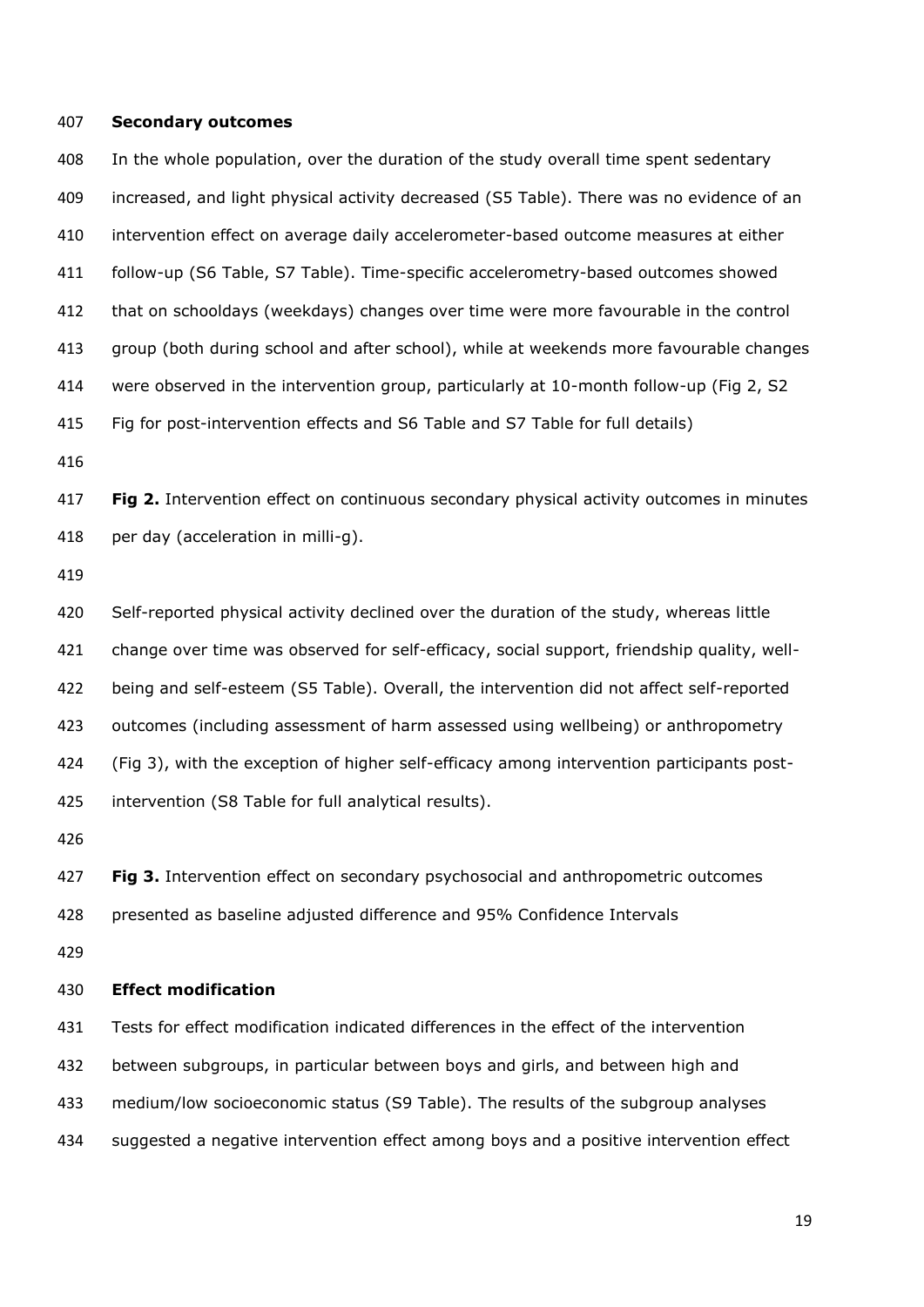for those with low and middle socio-economic backgrounds. However, the subgroup

results are inconclusive as confidence intervals included zero (Fig 4).

**Fig 4.** Intervention effect on primary outcome, overall and within subgroups

## **Per-protocol and sensitivity analyses**

 Only 382 (24.8% recruited at baseline and randomised to intervention) intervention group met the criteria for inclusion in the per-protocol analysis. The results of the per- protocol analysis did not differ from the complete-case analysis (S10 Table). Post-hoc sensitivity analyses indicated that results were unaffected by participants with missing data (S2 Text) or different approaches to data processing decisions (S11 Table).

## **Process evaluation outcomes**

 Fidelity of the intervention was mixed both within and between schools; 37.9% of students reported attending a GoActive session in the last fortnight post-intervention (ranging from 11.6% to 64.2% between schools). Of students attending baseline assessment and randomised to the intervention group, 46.5% entered activity points using the website. Quantitative data indicated that seven of eight intervention schools had mentors and students at all schools reported having in-class peer-leaders. With regards to satisfaction, 62.9% of students reported that GoActive was fun, 70% of teachers reported that they enjoyed facilitating it and 87.3% of mentors said it was fun. Session observations and interview data contradicted the effective incorporation of mentors and peer-leaders. In interviews and focus groups, teachers and mentors discussed that their roles in programme delivery were sometimes unclear. Qualitative data also revealed that the GoActive programme was not consistently implemented within and across schools.

#### **Adverse events**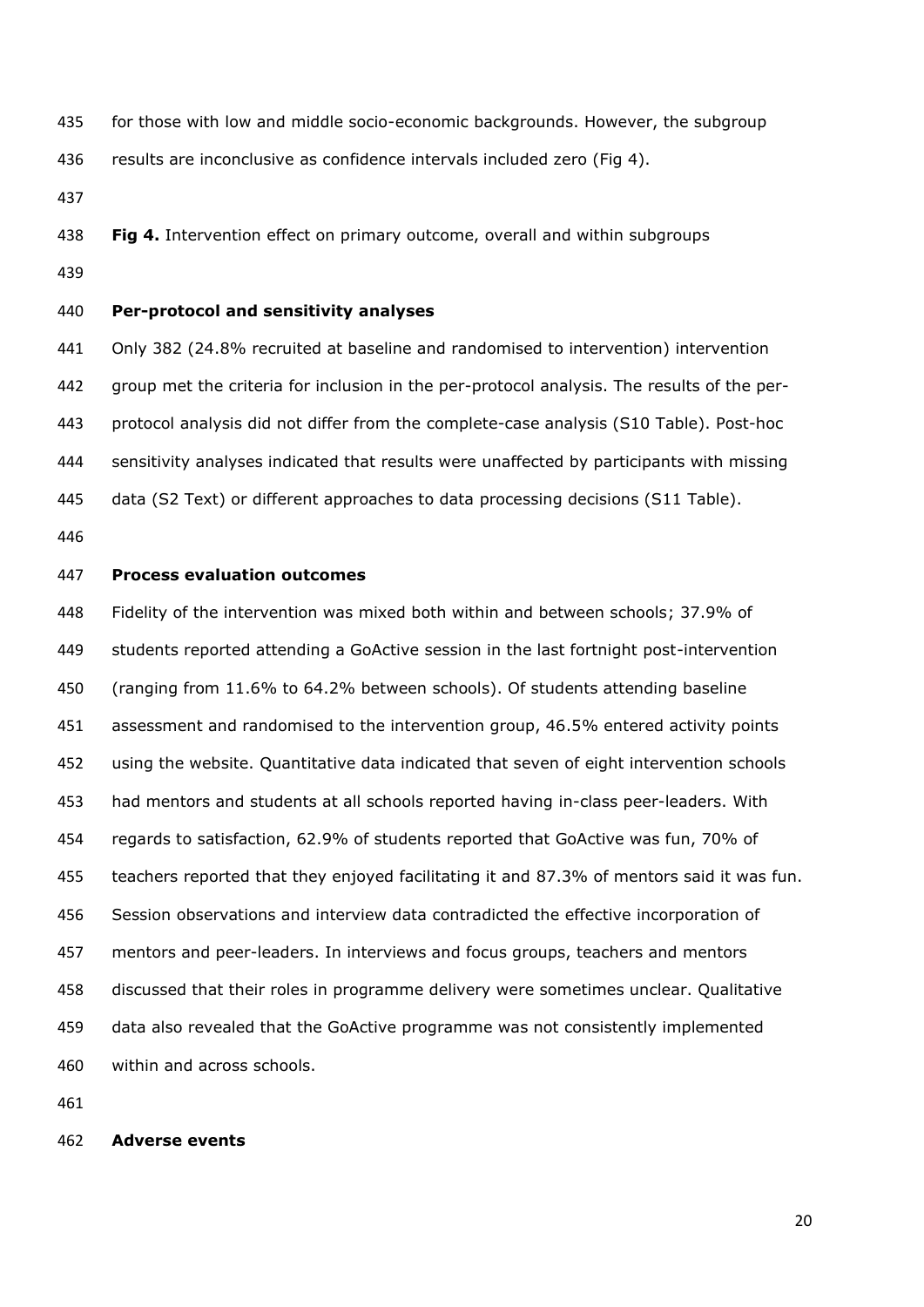One participant (in the intervention group) reported an unrelated hospital admission during the baseline measurement period.

## **Economic evaluation**

467 The cost of delivering the intervention was estimated to be  $E2,520$  per school compared 468 with control schools; the average cost per student was  $£13.06$  (S12 Table, S13 Table). The mean (SE) QALYs accrued was 1.242 (0.005) in the intervention group versus 1.244 (0.005) in the control group (difference adjusted for baseline data -0.006 (-0.017 to 0.005)) (S14 Table).

## **Discussion**

 The results of the GoActive trial show that all adolescents became less physically active over time, with no difference between those exposed to the GoActive intervention and those who attended normal school activities. There were inconclusive indications of a more negative effect among boys and a more favourable effect for adolescents from low and middle socio-economic backgrounds. Secondary physical activity outcomes showed differential impact across weekdays and weekends with small between-group differences favouring the control group on weekdays for light activity and sedentary time. The findings also indicate that the GoActive intervention is not cost-effective, and that intervention implementation was variable. There was no evidence that the intervention negatively impacted wellbeing.

485 Our findings are in line with results from recent reviews suggesting limited effectiveness 486 of research-driven physical activity promotion interventions on whole day MVPA [\[14,](#page-29-1) [15\]](#page-29-2). The absence of intervention effect on time spent in MVPA could be partly due to inadequate implementation; the per-protocol population was small and our initial process evaluation findings indicate that some intervention components, such as mentorship, were not adequately implemented [\[29\]](#page-30-0). However, the per-protocol analysis produced similar results to the main analyses, indicating that if the intervention was implemented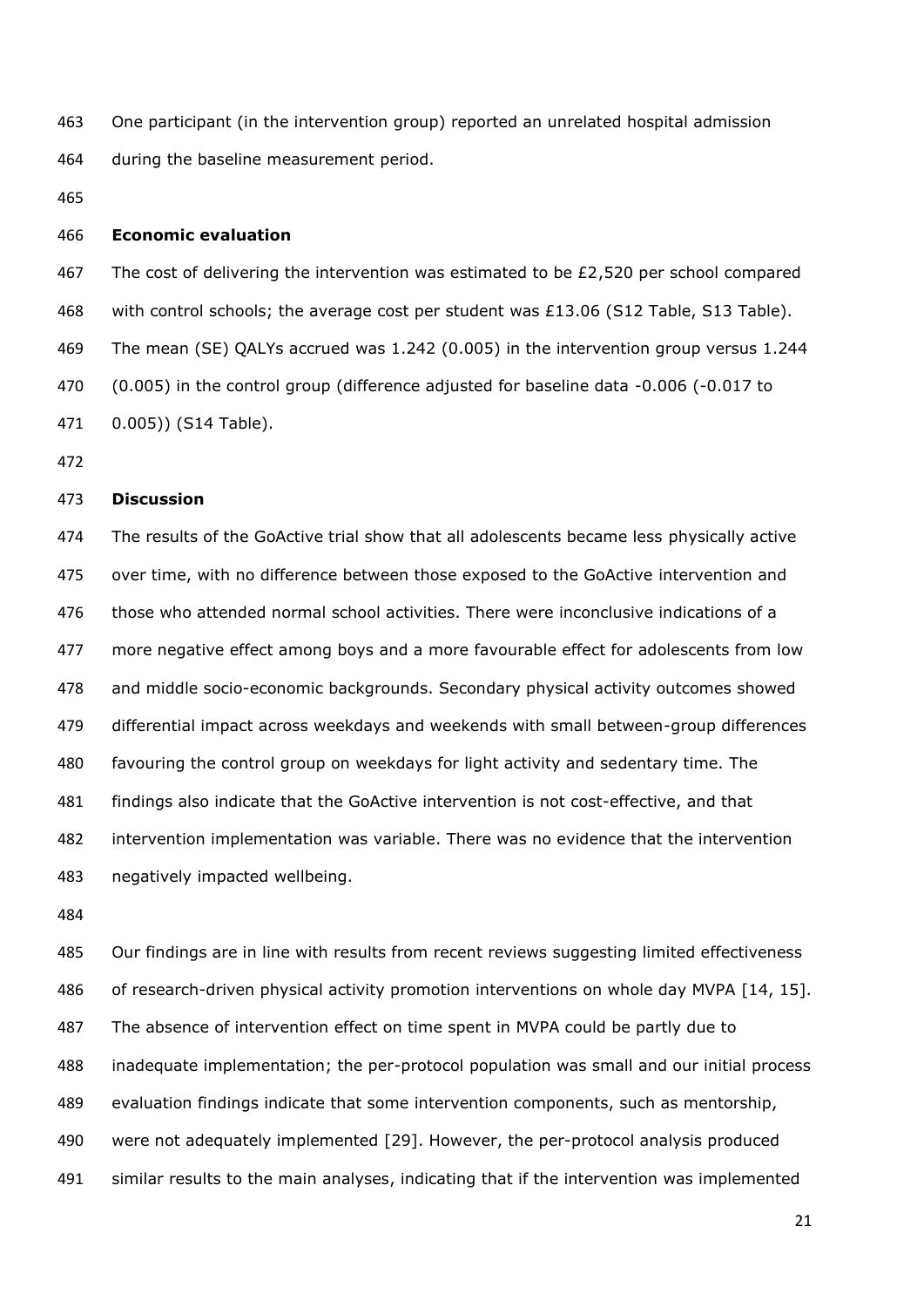with higher fidelity, it may still not have been effective at a whole population level. The per-protocol definition focused on website use and reported activity sessions. Use of the website was low and contrasts high engagement in the pilot trial [\[21\]](#page-29-8), which indicated preliminary effectiveness. This trend is common in behavioural interventions with 75% lower full-trial effectiveness seen for behavioural interventions across various health behaviours at the full trial stage compared to feasibility and pilot testing [\[52\]](#page-31-7). This is thought to be at least partly due to adaptations needed to implement programmes at scale. Since its inception GoActive has been designed to be scalable by including a website and flexibility for use in multiple school structures. However, implementation difficulties may have arisen from the provision of implementation flexibility for schools, also identified in the Girls Active study [\[17\]](#page-29-4), as well as a lack of clarity in the conceptualisation of the mentor and teacher roles. Additionally, the delivery agent of the intervention changed between the pilot (research staff) and full trial (local authority funded health trainer, supported by the research team), which may have contributed to the reduced effectiveness. This points to the challenge for researchers to design interventions that are scalable at the outset which would minimise the need for major adaptions.

 It has been suggested that for a school-based intervention to work, it needs to include a mechanism from at least one category outlined in the Theory of Expanded, Extended and Enhanced Opportunities [\[53\]](#page-31-8); the GoActive intervention targeted two of these. Firstly, 'expansion' suggests providing new occasions to be active by replacing sedentary time for physical activity, such as adding activity to previously sedentary tutor times. Another suggested mechanism implemented in GoActive is 'extension' and suggests lengthening time currently allocated to activity, such as by encouraging students to be active out of school and in tutor times [\[53\]](#page-31-8). Process evaluation revealed that the GoActive programme was not consistently implemented and therefore may not have led to sufficient expansion or extension of student activity provision. Low intervention fidelity has implications for the conclusions drawn. If the intervention was either not delivered or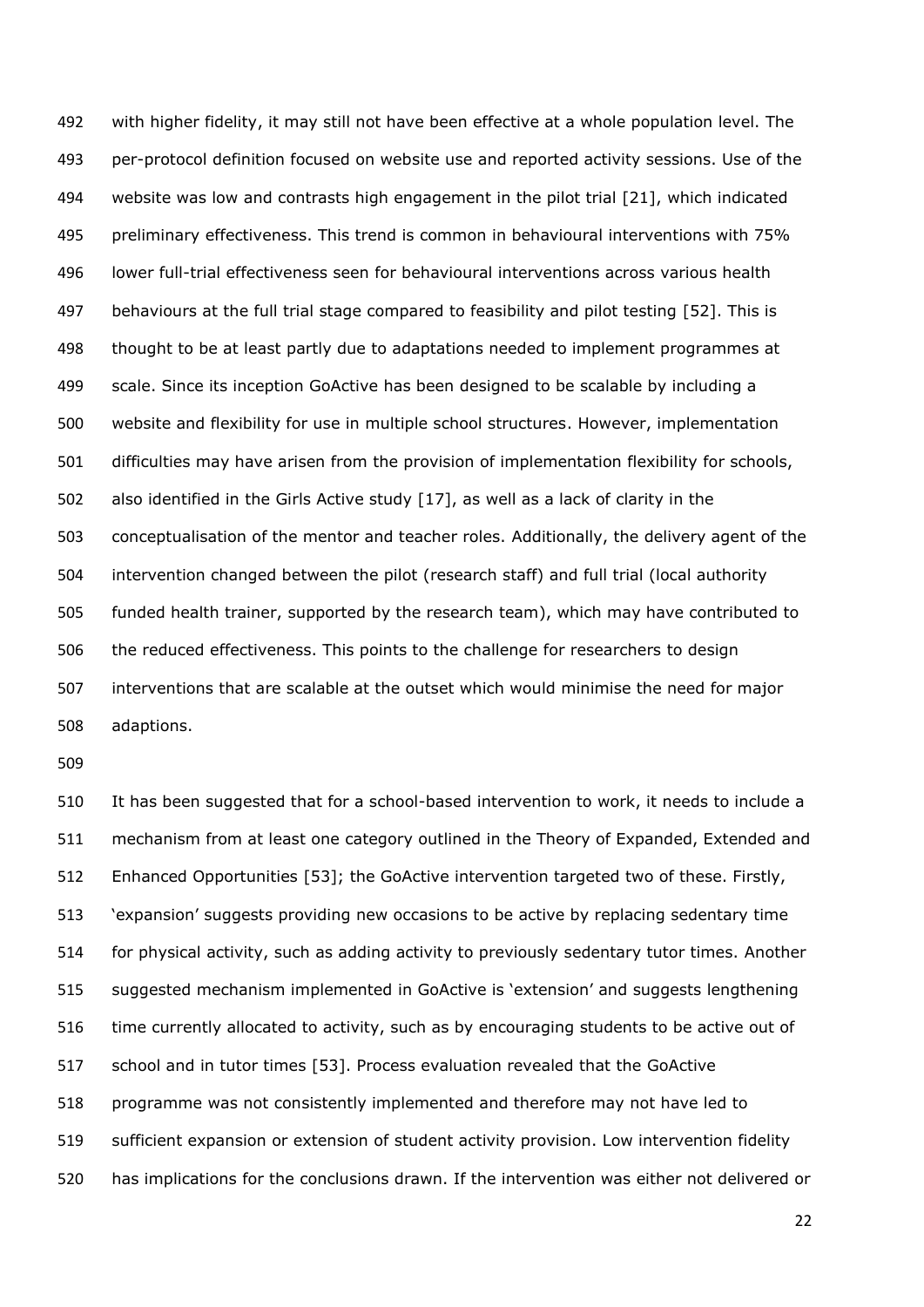not engaged with by students as intended, then no matter how robust the trial design, methods and analysis, they only give certainty to the findings pertaining to a low fidelity intervention. As such, in concluding that the intervention was not effective, there is a caveat that it was not effectively delivered.

 Secondary outcomes suggested a negative impact of the intervention on light activity and sedentary time on weekdays (both in school and out of school) with the opposite seen on weekends. Adolescent-focused process evaluation results indicate that, at times, the intervention may have fostered a climate that was not conducive to physical activity within school (for example, the sessions appeared to have a lack of social cohesion and connection, and activity choice was often dominated by boys) [\[29\]](#page-30-0). However, this may not have extended to weekends. One of the main aims of GoActive was to use school time to encourage participation in activities with friends and family outside of school. On a population level, most of the decline in physical activity during adolescence happens on weekends [\[12,](#page-28-6) [47\]](#page-31-2), therefore it would be worthwhile teasing out what intervention components may be associated with weekend activity. The negative findings for light and sedentary time on weekdays were reversed for weekends; these opposing associations largely cancelled each other out leading to no effect for daily averages, with the intervention not appearing to increase activity of higher intensity (i.e. MVPA).

 The effect modification analyses suggest that the intervention differentially impacted population subgroups. The intervention appeared to have a more negative effect among boys, as well as those reporting high socio-economic position. These findings contrast results from a recent review, which showed no difference between subgroups for intervention effectiveness when assessing whole day MVPA; however, this was mainly in 546 primary school based studies [\[14\]](#page-29-1). Across subgroups, our results provide a tentative suggestion of a narrowing of inequalities in physical activity levels as boys are often reported to have higher activity levels than girls [\[54\]](#page-31-9), although differences in activity levels by socio-economic position are less clear [\[55,](#page-31-10) [56\]](#page-31-11). The unfavourable impact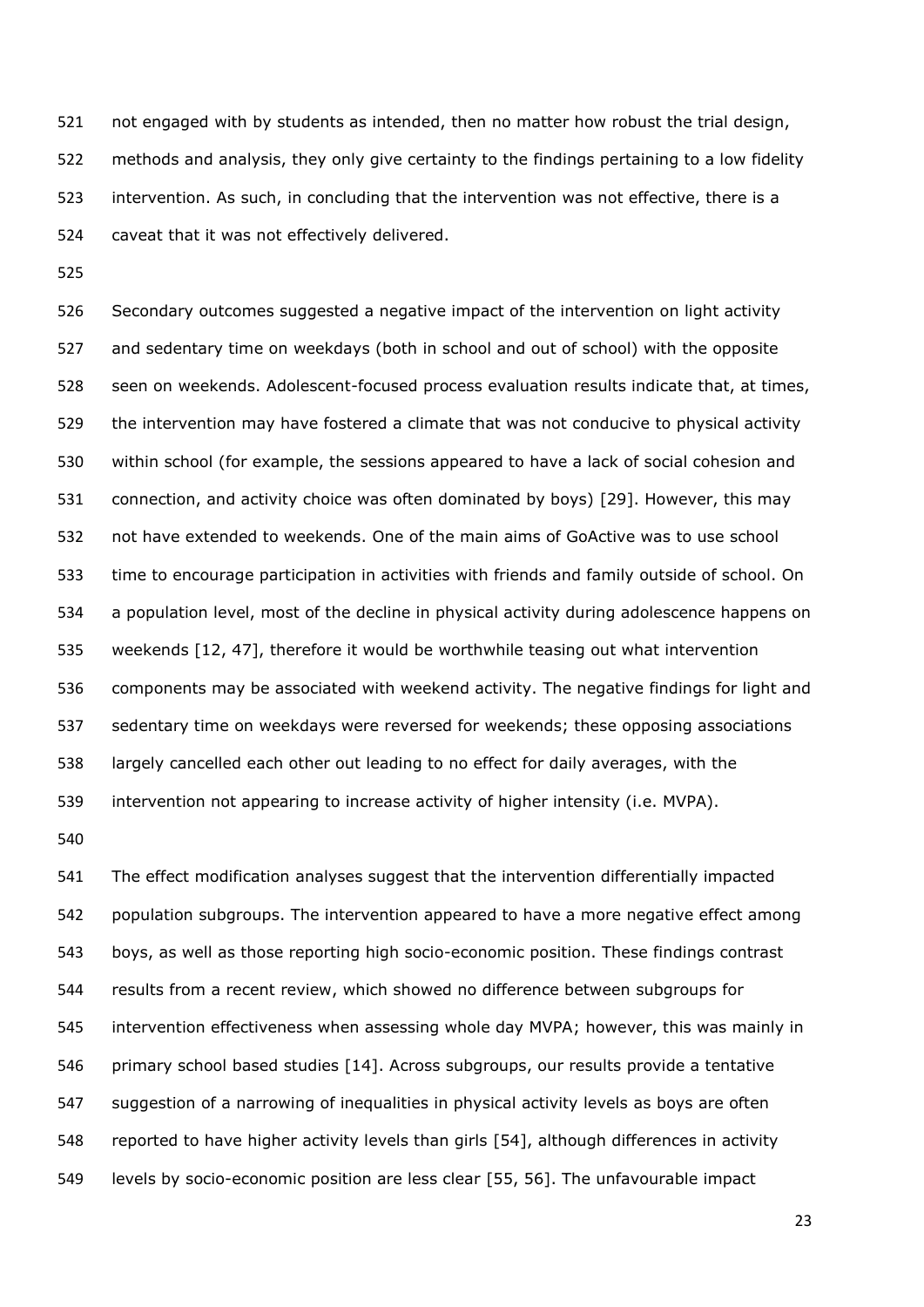among boys for average daily MVPA contrasts with our insights from the mixed methods process evaluation paper exploring satisfaction with the dose received. This reported higher intervention acceptability among boys, and found that activity choice appeared to be largely driven by boys [\[29\]](#page-30-0). These results indicate that gender differences in intervention delivery may not have manifested as expected regarding intervention effect. These contrasting results reinforce the importance of a thorough process evaluation, including observations of delivery, and highlight the complexity of psycho-social issues surrounding activity promotion.

 The GoActive intervention appeared to be more effective among lower socio-economic groups, in contrast to a recent meta-analysis showing no differential effectiveness by socio-economic position [\[14\]](#page-29-1). Despite evidence regarding socio-economic differences in activity levels being equivocal [\[56\]](#page-31-11), individuals with lower socio-economic position may do less vigorous intensity activity [\[57\]](#page-31-12) and may have less opportunity for a variety of structured activities [\[58\]](#page-31-13). This lack of equity contributes to health inequalities throughout the life course [\[59\]](#page-31-14) and reducing health inequalities in behaviours and health is therefore a public health priority [\[60\]](#page-31-15). It is possible that individuals of lower socio- economic position may have particularly benefited from the chance to try a variety of activities in GoActive as the opportunities may not have been available to them otherwise. There appears to be some utility of comprehensive school physical activity interventions for increasing adolescents' physical activity behaviour, particularly in disadvantaged neighbourhoods and could be particularly relevant among certain population groups [\[61\]](#page-31-16).

 Physical activity across both groups decreased by 10 min/day over two school years, 575 reflecting the population-level decline seen in physical activity over adolescence [\[13,](#page-29-0) [62\]](#page-32-0). Even at baseline, the average activity levels of participants were half of the recommended 60 minutes per day, potentially increasing the risk of poor health in the future. It is important to continue to try to increase, or at least prevent the decline in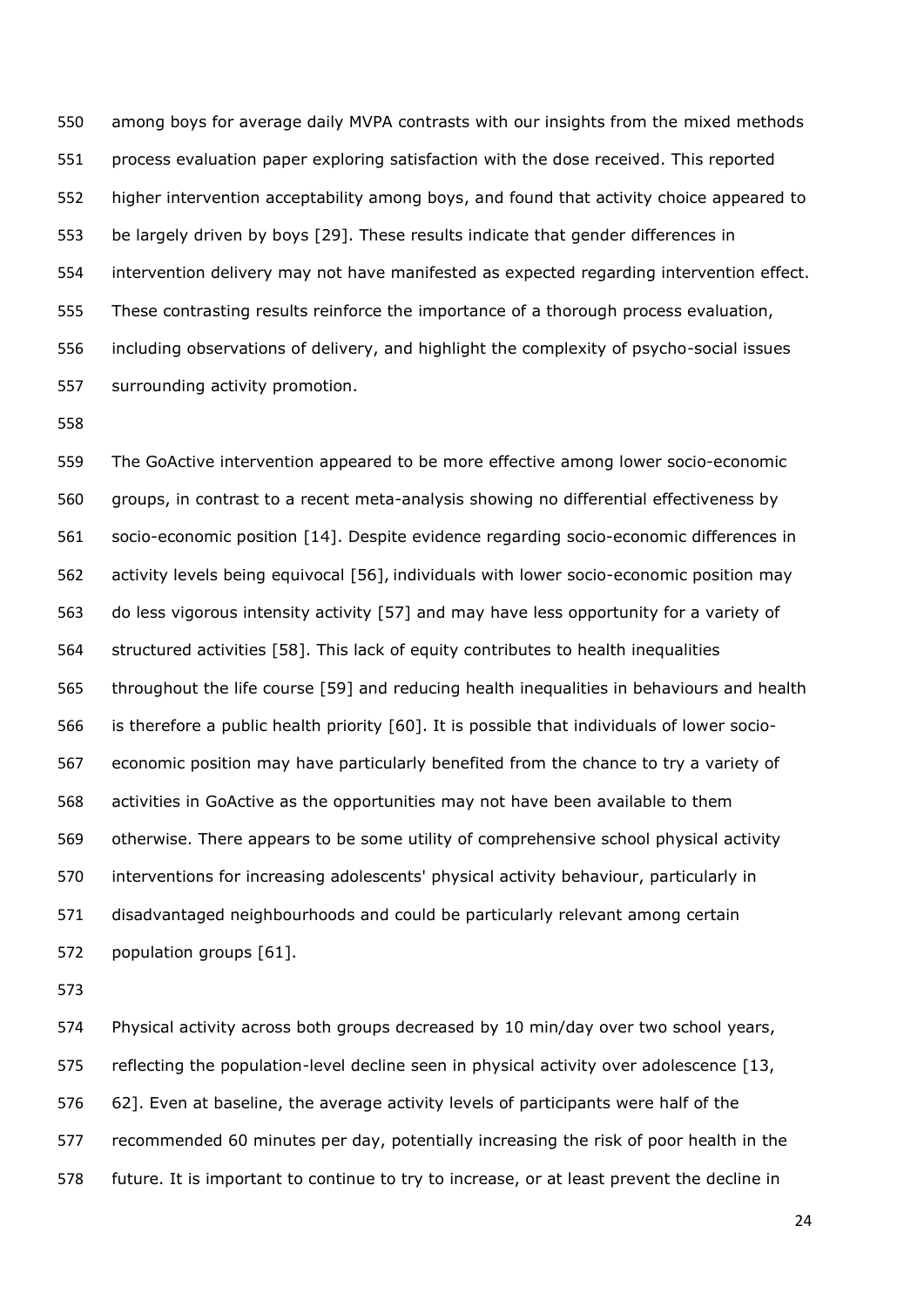physical activity among adolescents on a population level, and schools remain a convenient way to reach large numbers of adolescents in one place. However, given resource limitations and time in school limitations, there may be insurmountable barriers to this approach. UK schools now have very tight budgets and, given statutory requirements, the additional curriculum time they can allocate to each subject or activity is constrained. Evidence suggests that the majority of this physical activity decline occurs out of school and it has been suggested that the structured nature of the school day may already be somewhat protective of maintaining activity levels [\[63\]](#page-32-1). Taken together with limited success of most school-based interventions to increase whole day objectively measured physical activity [\[14,](#page-29-1) [15\]](#page-29-2), higher level structural changes based on a more in-depth understanding of how physical activity is best integrated in the school, appears increasingly worthwhile.

#### **Strengths and limitations**

 We recruited a population representative of the East of England and our results are relevant to many schools across the UK and to many other high income settings. Limitations include the adolescent-reported measure of socio-economic status and the relative lack of low socio-economic status and non-White participants. However, the percentage of pupils eligible for Pupil Premium in the participating schools was similar to the East of England average (20.9% vs. 22.7%) [\[64\]](#page-32-2). Moreover, ethnic diversity of participants was similar to England and Wales (86.1% vs. 87.4% White) [\[65\]](#page-32-3). Device- measured MVPA as the primary outcome aligns with public health research recommendations for objective and comprehensive evaluation of health promotion programmes [\[66\]](#page-32-4). Our recruitment and retention to measurement sessions were high with 84% of eligible pupils measured at baseline. Although retention on the primary outcome at 10-month follow-up could be perceived as a limitation, we achieved our intended sample size and the proportion of valid data at follow-up is comparable to similar trials [\[15,](#page-29-2) [48\]](#page-31-3). To our knowledge, this effectiveness trial was the largest with device-measured physical activity, and addressed many weaknesses of previous trials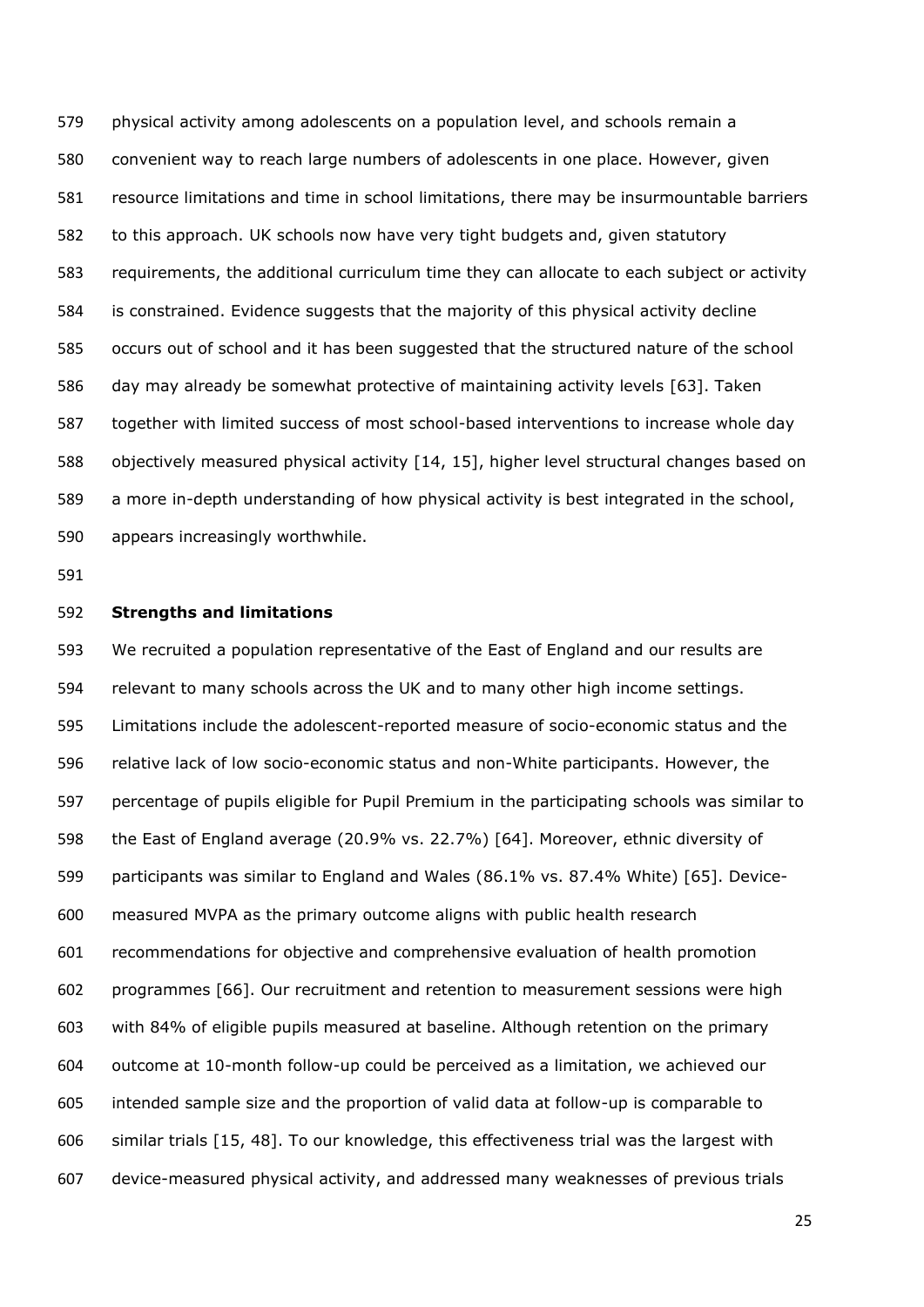including iterative development with the target group and school stakeholders, well- measured pre-specified outcomes, long-term follow-up, detailed process evaluation, economic evaluation and statistical power to assess effectiveness. However, it is likely that an insufficient dose of the intervention was delivered to achieve the desired effect and it therefore remains unclear whether the GoActive intervention, if delivered as intended, is effective in changing adolescents' overall MVPA.

## **Implications for research**

 Taken together with recent reviews highlighting the lack of effectiveness of research- driven school-based physical activity promotion strategies [\[14,](#page-29-1) [15\]](#page-29-2), current evidence suggests that school-based approaches on the whole do not work to increase adolescent physical activity. However, schools have massive potential to positively impact the health of young people. An overhaul of our approach to secondary school-based physical activity promotion is needed to encourage school-driven approaches with support from the wider school system, through the use of frameworks such the Comprehensive School Physical Activity Programme Framework [\[67\]](#page-32-5), the World Health Organisation's Health Promoting Schools [\[68\]](#page-32-6) or the Creating Active Schools Framework [\[69\]](#page-32-7). A common feature of these frameworks is the importance of senior leadership buy-in. It should be noted, however, that the utility and effectiveness of these frameworks has yet to be established comprehensively. The GoActive intervention was not initiated by senior leaders and in most cases their involvement was only for consent sign-off. This may indicate limited buy-in, which may have affected GoActive's potential for effect.

 Each school is a unique system with its own culture and during this research the team experienced barriers to intervention implementation that varied on a school level due to what we often perceived as differences in school culture, ethos or attitudes [\[29\]](#page-30-0). This led us to consider that a randomised controlled trial expecting the same intervention to be replicable, let alone effective, across multiple schools may be an unrealistic expectation and that perhaps aiming for success at a school-by-school level may be more realistic.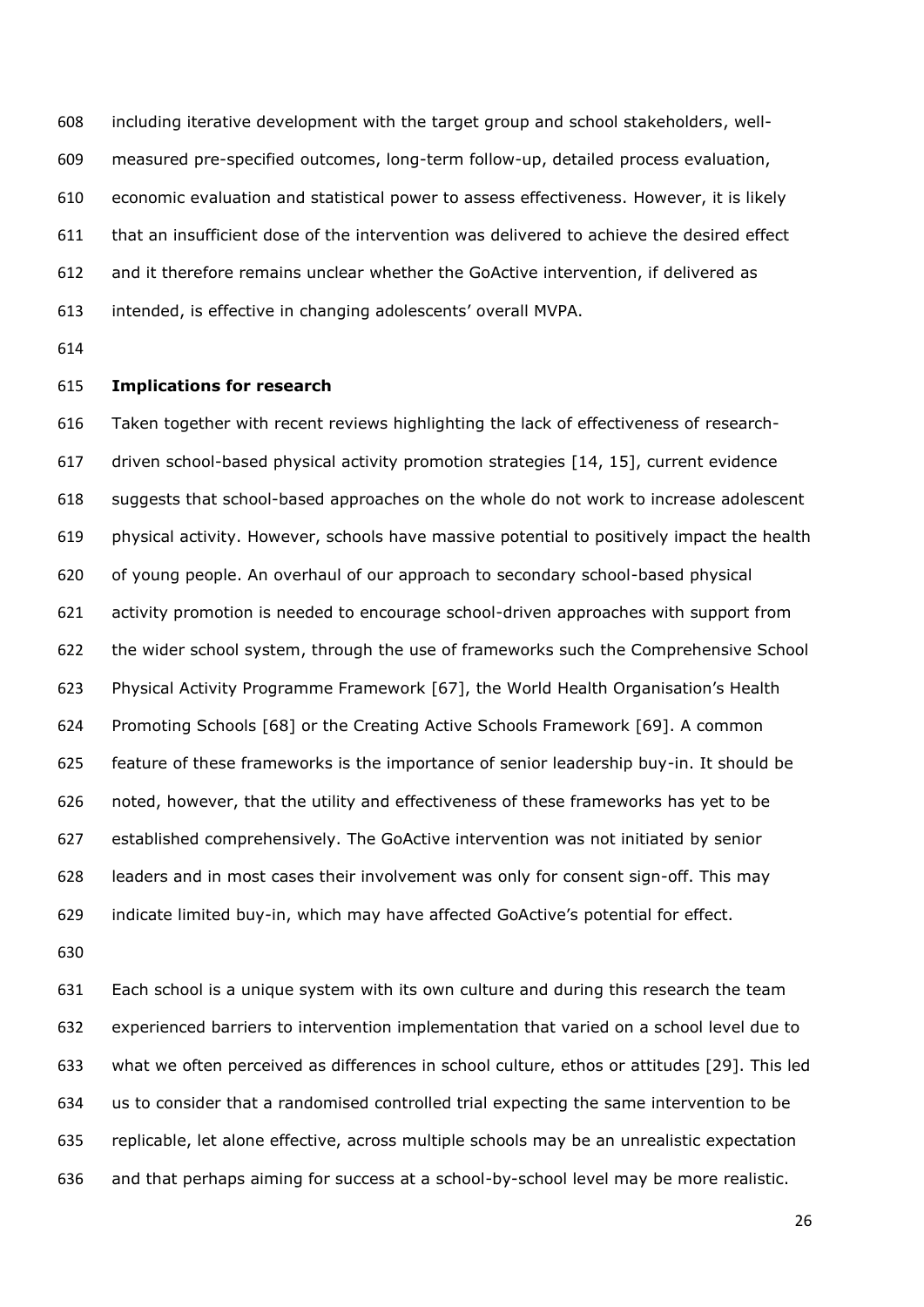Although schools are unique micro-environments, standardisation in approaches to every aspect of the curriculum is increasingly becoming normal practice, and appears welcome in schools. There is a need to pursue real, and interdisciplinary understanding and collaboration, likely to deviate from the path of subject-specific research agendas. This should lead to a deeper understanding of the educational system and culture, and may require a shift in the field's ideological principles on physical activity interventions and their delivery in the educational system. Interdisciplinary techniques and disciplines such as ethnography, education, anthropology, sociology, and social networks could progress further understanding of the cultural context of physical activity behaviour in the educational setting.

## **Implications for practice**

 Physical activity promotion initiatives are proliferating throughout schools worldwide without evidence adequately assessing effect or potential harms [\[70,](#page-32-8) [71\]](#page-32-9). However, the simplicity of such initiatives has achieved what many designers of complex school-based physical activity interventions aspire to in terms of scale up, reach and adoption and there is also a lot to be learnt from them. Our results from this rigorous and honest evaluation may be uncomfortable, but highlight the importance of thorough testing of outcomes and unexpected negative consequences and could serve as a warning to those wishing to implement interventions without a candid evaluation. Current research-led approaches to school physical activity promotion do not appear to be effective in their current forms and are unlikely to lead to population-level changes in adolescents' behaviour [\[14\]](#page-29-1). The GoActive intervention was rigorously designed with students and teachers and iteratively tested and refined, but despite this rigorous and costly process, when implemented at scale it was no better than the normal school curriculum at preventing declines in adolescent physical activity. We recommend that authorities are cautious about the commissioning and rolling-out school-based health promotion strategies, that potential unintended negative consequences are considered, and that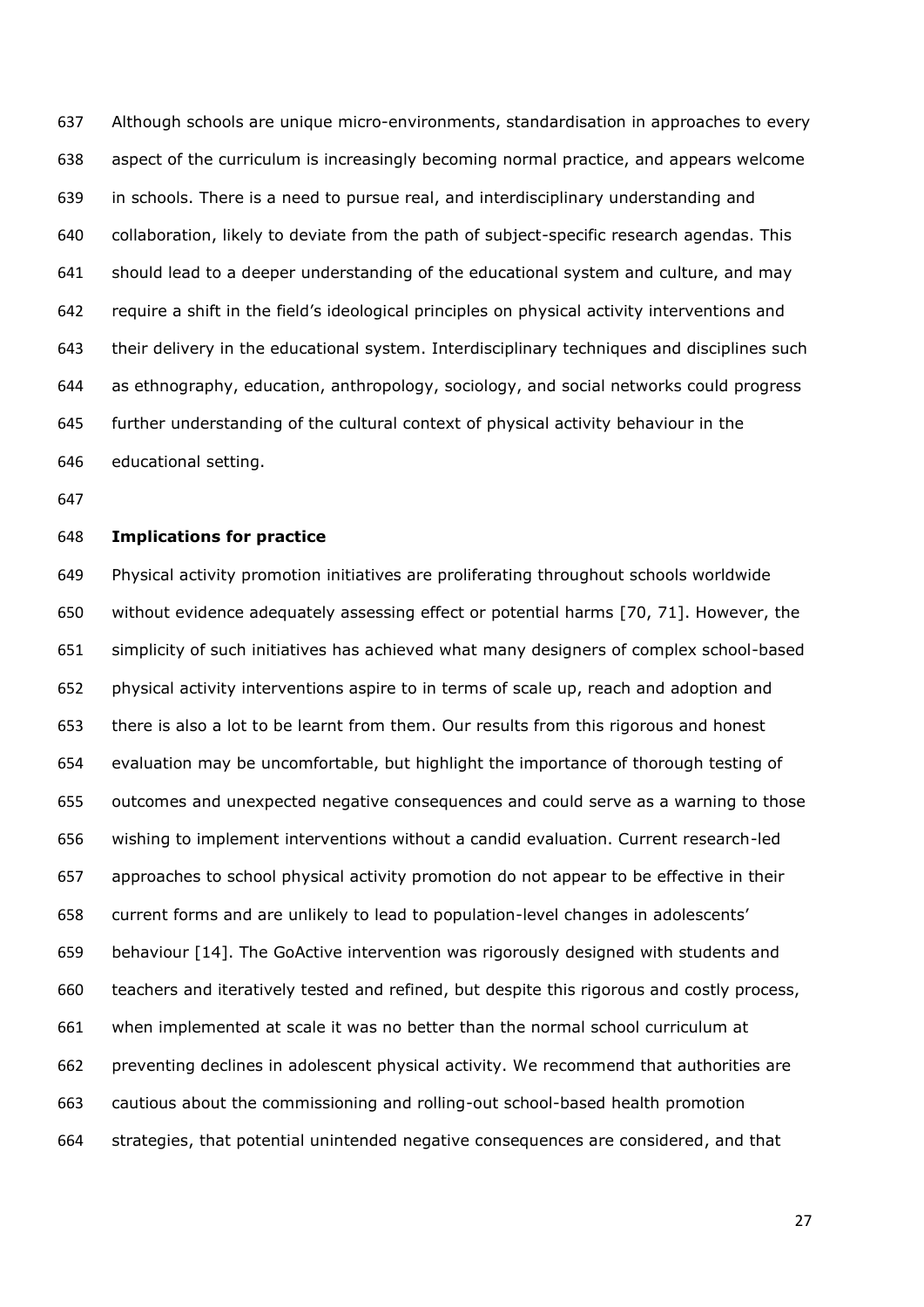they are realistic about the scale of behaviour change that can be achieved at a population level and the challenges of implementing a programme as intended.

# **Conclusion**

 The GoActive school-based intervention was not effective in countering the age-related decline in adolescent physical activity. Together with other recent evidence this suggests that current research driven approaches to school-based adolescent physical activity promotion are not effective, with implementation challenges likely playing an important role in the lack of effect. Interdisciplinary research should seek to further understanding of the cultural context of physical activity behaviour in the educational setting. Funders, researchers and local authorities should be realistic about expectations of effect of school-based adolescent physical activity promotion strategies implemented at scale.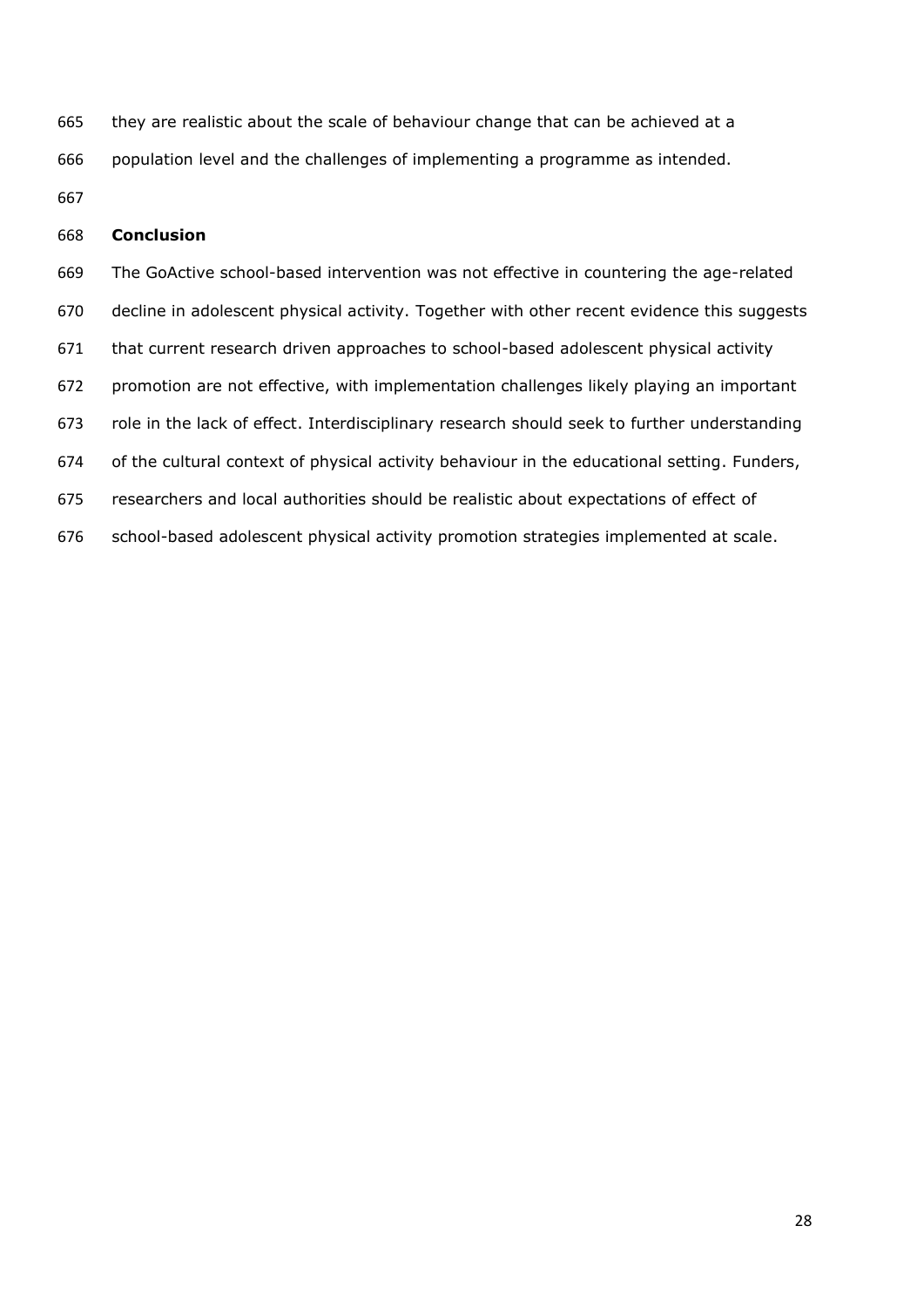# **Acknowledgments**

- We thank Active Essex and Everyone Health for providing facilitators for intervention
- delivery. We are grateful to participating schools and students for their involvement in
- the study and we acknowledge GoActive and MRC Epidemiology Unit staff past and
- present for their involvement in the project.
- The views expressed are those of the authors and not necessarily those of the NIHR or
- the Department of Health and Social Care. The funders had no role in study design, data
- collection and analysis, decision to publish, or preparation of the manuscript.
- 

# **References**

<span id="page-28-0"></span> 1. World Health Organization. Global health risks: mortality and burden of disease attributable to selected major risks. Geneva: 2009.

<span id="page-28-1"></span> 2. Guthold R, Stevens GA, Riley LM, Bull FC. Global trends in insufficient physical activity among adolescents: a pooled analysis of 298 population-based surveys with 1.6 million participants. Lancet Child Adolesc Health. 2020;4(1):23-35. doi: 10.1016/S2352- 4642(19)30323-2.

<span id="page-28-2"></span> 3. Poitras VJ, Gray CE, Borghese MM, Carson V, Chaput J-P, Janssen I, et al. Systematic review of the relationships between objectively measured physical activity and health indicators in school-aged children and youth. Applied Physiology, Nutrition, and Metabolism. 2016;41(6):S197-S239. doi: 10.1139/apnm-2015-0663.

<span id="page-28-3"></span>697 4. Aberg MA, Pedersen NL, Toren K, Svartengren M, Backstrand B, Johnsson T, et al.<br>698 Cardiovascular fitness is associated with cognition in young adulthood. Proc Natl Acad Sci Cardiovascular fitness is associated with cognition in young adulthood. Proc Natl Acad Sci U S A. 2009;106(49):20906-11. doi: 10.1073/pnas.0905307106.

<span id="page-28-4"></span> 5. Shrestha R, Copenhaver M. Long-Term Effects of Childhood Risk Factors on Cardiovascular Health During Adulthood. Clin Med Rev Vasc Health. 2015;7:1-5. doi: 10.4137/CMRVH.S29964.

<span id="page-28-5"></span> 6. Koivusilta L, Rimpela A, Rimpela M. Health status: does it predict choice in further 704 education? J Epidemiol Community Health. 1995;49(2):131-8.<br>705 7. Koivusilta L, Rimpela A, Rimpela M. Health related lifest

7. Koivusilta L, Rimpela A, Rimpela M. Health related lifestyle in adolescence 706 predicts adult educational level: a longitudinal study from Finland. J Epidemiol<br>707 Community Health. 1998;52(12):794-801.

707 Community Health. 1998; 52(12): 794-801.<br>708 8. Koivusilta L, Rimpela A, Vikat A. Hea 8. Koivusilta L, Rimpela A, Vikat A. Health behaviours and health in adolescence as predictors of educational level in adulthood: a follow-up study from Finland. Soc Sci Med. 2003;57(4):577-93.

9. Koivusilta LK, Rimpela AH, Rimpela M, Vikat A. Health behavior-based selection

into educational tracks starts in early adolescence. Health Educ Res. 2001;16(2):201-14.

- 713 10. Koivusilta LK, Rimpela AH, Rimpela MK. Health-related lifestyle in adolescence--<br>714 origin of social class differences in health? Health Educ Res. 1999;14(3):339-55. origin of social class differences in health? Health Educ Res. 1999;14(3):339-55.
- 11. Koivusilta LK, West P, Saaristo VM, Nummi T, Rimpela AH. From childhood socio-

 economic position to adult educational level - do health behaviours in adolescence matter? A longitudinal study. BMC Public Health. 2013;13:711. Epub 2013/08/07. doi: 10.1186/1471-2458-13-711.

- <span id="page-28-6"></span>12. Brooke HL, Atkin AJ, Corder K, Ekelund U, van Sluijs EM. Changes in time-
- segment specific physical activity between ages 10 and 14 years: A longitudinal observational study. J Sci Med Sport. 2016;19(1):29-34. doi:
- 10.1016/j.jsams.2014.10.003.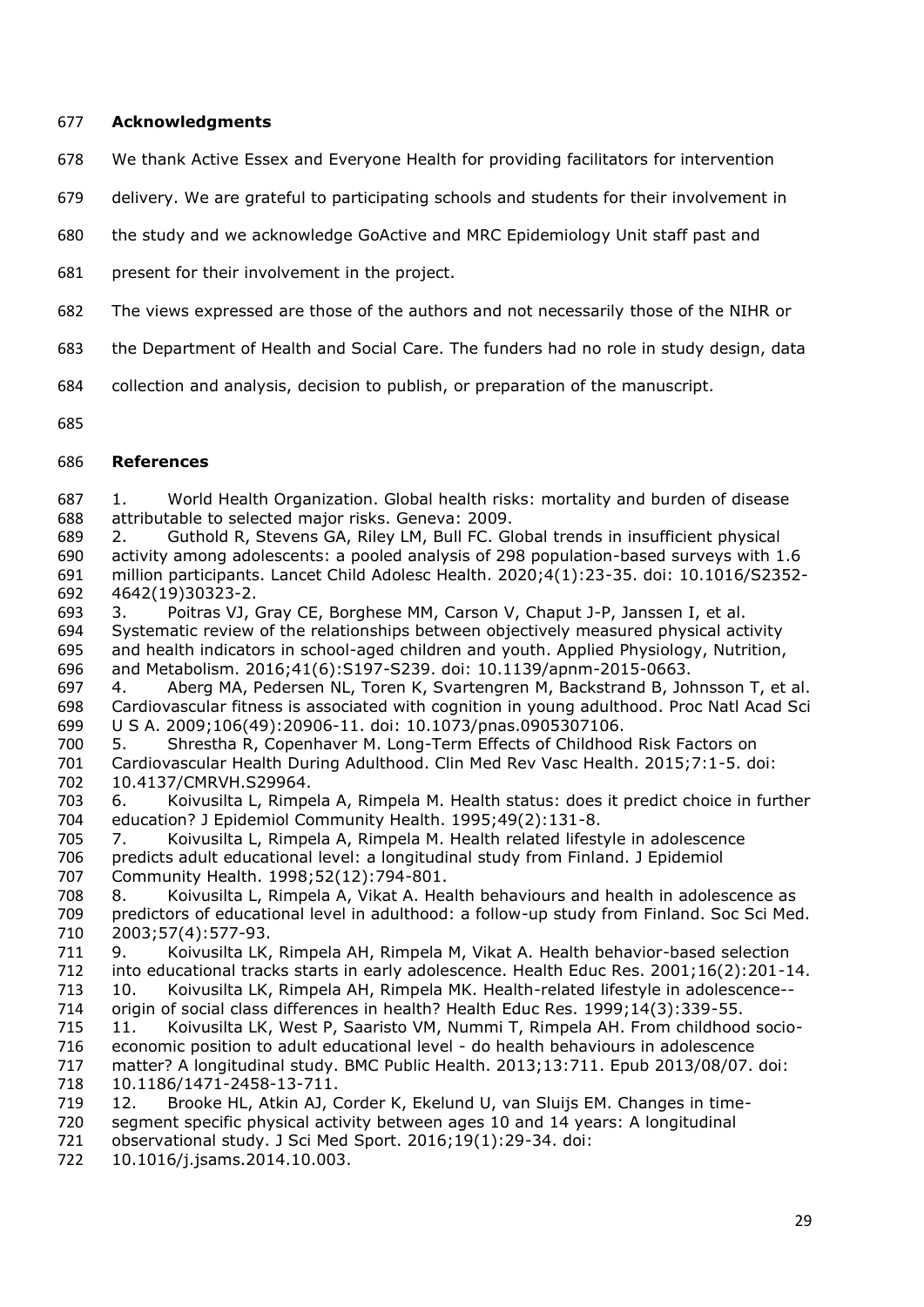- <span id="page-29-7"></span><span id="page-29-6"></span><span id="page-29-5"></span><span id="page-29-4"></span><span id="page-29-3"></span><span id="page-29-2"></span><span id="page-29-1"></span><span id="page-29-0"></span> 13. Corder K, Schiff A, Kesten JM, van Sluijs EM. Development of a universal approach to increase physical activity among adolescents: the GoActive intervention. BMJ Open. 2015;5(8):e008610. doi: 10.1136/bmjopen-2015-008610. 14. Love R, Adams J, van Sluijs EMF. Are school-based physical activity interventions 727 effective and equitable? A meta-analysis of cluster randomized controlled trials with<br>728 accelerometer-assessed activity. Obes Rev. 2019;20(6):859-70. doi: accelerometer-assessed activity. Obes Rev. 2019;20(6):859-70. doi: 10.1111/obr.12823. 15. Borde R, Smith JJ, Sutherland R, Nathan N, Lubans DR. Methodological considerations and impact of school-based interventions on objectively measured physical activity in adolescents: a systematic review and meta-analysis. Obes Rev. 2017;18(4):476-90. doi: 10.1111/obr.12517. 16. Sutherland R, Reeves P, Campbell E, Lubans DR, Morgan PJ, Nathan N, et al. Cost effectiveness of a multi-component school-based physical activity intervention targeting 736 adolescents: the 'Physical Activity 4 Everyone' cluster randomized trial. Int J Behav Nutr<br>737 Phys Act. 2016;13:94. doi: 10.1186/s12966-016-0418-2. Phys Act. 2016;13:94. doi: 10.1186/s12966-016-0418-2. 17. Harrington DM, Davies MJ, Bodicoat DH, Charles JM, Chudasama YV, Gorely T, et al. Effectiveness of the 'Girls Active' school-based physical activity programme: A cluster randomised controlled trial. Int J Behav Nutr Phys Act. 2018;15(1):40. doi: 10.1186/s12966-018-0664-6. 742 18. Duncan E, O'Cathain A, Rousseau N, Croot L, Sworn K, Turner KM, et al.<br>743 Guidance for reporting intervention development studies in health research (GU) Guidance for reporting intervention development studies in health research (GUIDED): 744 an evidence-based consensus study. BMJ Open. 2020;10(4):e033516. doi:<br>745 10.1136/bmjopen-2019-033516. 10.1136/bmjopen-2019-033516. 19. van Sluijs EM, Kriemler S, McMinn AM. The effect of community and family interventions on young people's physical activity levels: A review of reviews and updated systematic review. Br J Sports Med. 2011;45(11):914-22. doi: 10.1136/bjsports-2011- 090187. 20. Corder K, Atkin AJ, Ekelund U, van Sluijs EM. What do adolescents want in order to become more active? BMC Public Health. 2013;13:718. doi: 10.1186/1471-2458-13- 718. 21. Corder K, Brown HE, Schiff A, van Sluijs EM. Feasibility study and pilot cluster- randomised controlled trial of the GoActive intervention aiming to promote physical activity among adolescents: outcomes and lessons learnt. BMJ Open. 2016;6(11):e012335. doi: 10.1136/bmjopen-2016-012335. 22. Shochet IM, Dadds MR, Holland D, Whitefield K, Harnett PH, Osgarby SM. The efficacy of a universal school-based program to prevent adolescent depression. J Clin Child Psychol. 2001;30(3):303-15. doi: 10.1207/S15374424JCCP3003\_3. 23. Ryan D, Deci E. Self-determination theory and the facilitation of intrinsic motivation, social development, and well-being. Am Psychol. 2000;55:68-78. 24. Brown HE, Whittle F, Jong ST, Croxson C, Sharp SJ, Wilkinson P, et al. A cluster 763 randomised controlled trial to evaluate the effectiveness and cost-effectiveness of the<br>764 GoActive intervention to increase physical activity among adolescents aged 13-14 year GoActive intervention to increase physical activity among adolescents aged 13-14 years. BMJ Open. 2017;7(9):e014419. doi: 10.1136/bmjopen-2016-014419. 25. Department for Education and Education and Skills Agency. Pupil Premium: 767 funding and accountability for schools https://www.gov.uk/quidance/pupil-premium[information-for-schools-and-alternative-provision-settings,](http://www.gov.uk/guidance/pupil-premium-information-for-schools-and-alternative-provision-settings) Accessed 5th September<br>769 2019. 2019. 2019. 2019. Bartholomew LK, Parcel GS, Kok G, Gottlieb NH. Planning Health Promotion Programs: An Intervention Mapping Approach, Second Edition. San Francisco, CA: Jossey-Bass. A Wiley Imprint; 2006. 27. Craig P, Dieppe P, Macintyre S, Michie S, Nazareth I, Petticrew M. Developing and evaluating complex interventions: the new Medical Research Council guidance. BMJ. 2008;337:a1655. Epub 2008/10/01. doi: 10.1136/bmj.a1655337/sep29\_1/a1655 [pii]. 28. Sallis JF, Owen N, Fotheringham MJ. Behavioral epidemiology: a systematic framework to classify phases of research on health promotion and disease prevention.
- <span id="page-29-13"></span><span id="page-29-12"></span><span id="page-29-11"></span><span id="page-29-10"></span><span id="page-29-9"></span><span id="page-29-8"></span>Ann Behav Med. 2000;22(4):294-8. doi: 10.1007/BF02895665.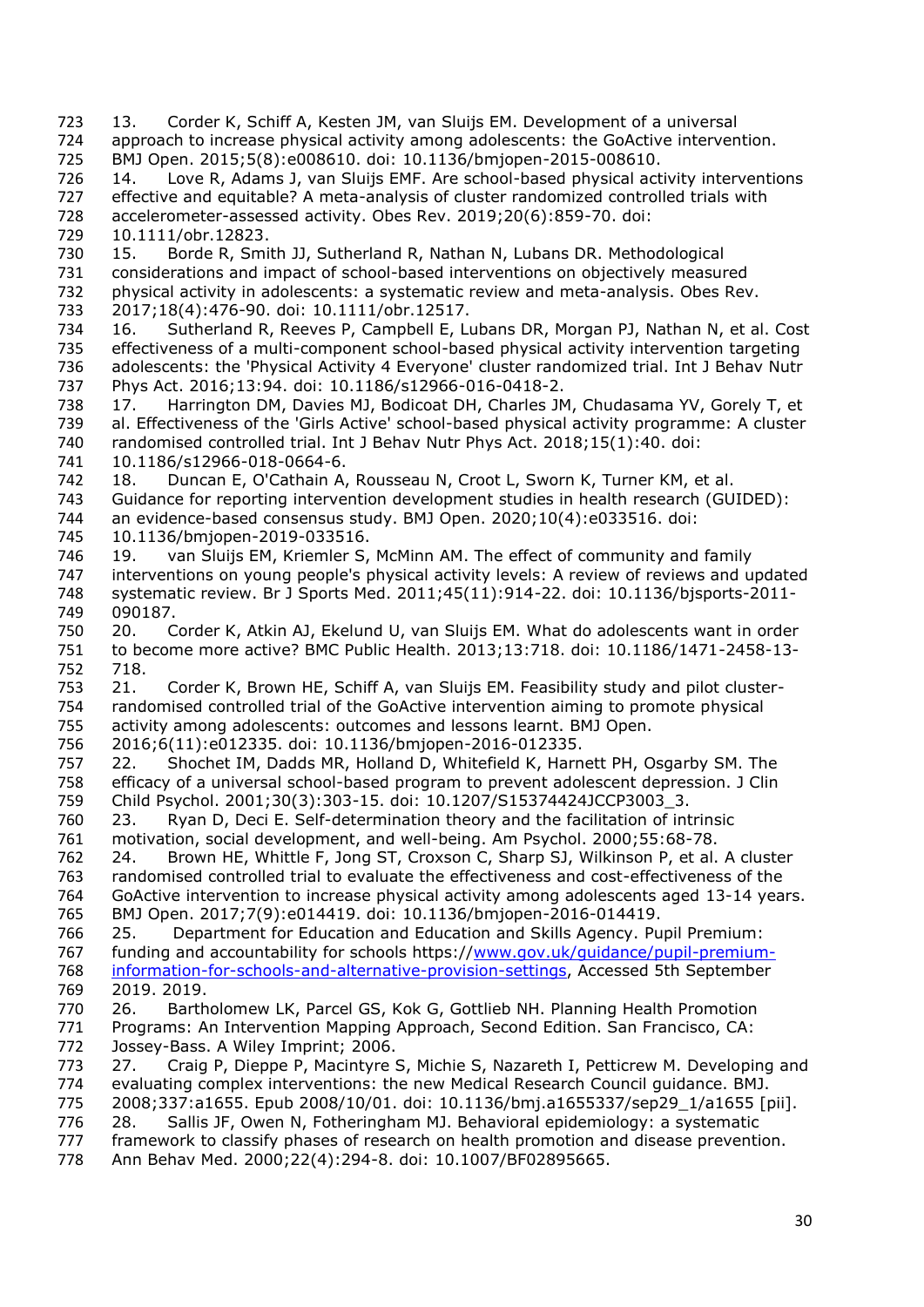<span id="page-30-15"></span><span id="page-30-14"></span><span id="page-30-13"></span><span id="page-30-12"></span><span id="page-30-11"></span><span id="page-30-10"></span><span id="page-30-9"></span><span id="page-30-8"></span><span id="page-30-7"></span><span id="page-30-6"></span><span id="page-30-5"></span><span id="page-30-4"></span><span id="page-30-3"></span><span id="page-30-2"></span><span id="page-30-1"></span><span id="page-30-0"></span> 29. Jong ST, Croxson CHD, Guell C, Lawlor ER, Foubister C, Brown HE, et al. Adolescents' perspectives on a school-based physical activity intervention: A mixed method study. J Sport Health Sci. 2020;9(1):28-40. Epub 20 June 2019. doi: 10.1016/j.jshs.2019.06.007. 30. White T, Westgate K, Wareham NJ, Brage S. Estimation of Physical Activity Energy Expenditure during Free-Living from Wrist Accelerometry in UK Adults. PLoS One. 2016;11(12):e0167472. doi: 10.1371/journal.pone.0167472. 31. Scott JJ, Rowlands AV, Cliff DP, Morgan PJ, Plotnikoff RC, Lubans DR. Comparability and feasibility of wrist- and hip-worn accelerometers in free-living adolescents. J Sci Med Sport. 2017;20(12):1101-6. doi: 10.1016/j.jsams.2017.04.017. 32. Collings PJ, Wijndaele K, Corder K, Westgate K, Ridgway CL, Dunn V, et al. Levels and patterns of objectively-measured physical activity volume and intensity distribution in UK adolescents: the ROOTS study. Int J Behav Nutr Phys Act. 2014;11:23. doi: 792 10.1186/1479-5868-11-23.<br>793 33. Ricardo LIC, Wendt A Ricardo LIC, Wendt A, Galliano LM, de Andrade Muller W, Nino Cruz GI, Wehrmeister F, et al. Number of days required to estimate physical activity constructs objectively measured in different age groups: Findings from three Brazilian (Pelotas) population-based birth cohorts. PLoS One. 2020;15(1):e0216017. doi: 10.1371/journal.pone.0216017. 798 34. Saunders R, Pate R, Felton G, Dowda M, Weinrich M, Ward D, et al. Development<br>799 of questionnaires to measure psychosocial influences on children's physical activity. Prev of questionnaires to measure psychosocial influences on children's physical activity. Prev Med. 1997;26(2):241-7. 801 35. Ommundsen Y, Page A, Po-Wen K, Cooper AR. Cross-cultural, age and gender<br>802 validation of a computerised questionnaire measuring personal, social and environmer validation of a computerised questionnaire measuring personal, social and environmental associations with children's physical activity: The European Youth Heart Study. Int J Behav Nutr Phys Act. 2008;5:29. 36. Goodyer IM, Herbert J, Tamplin A, Secher SM, Pearson J. Short-term outcome of 806 major depression: II. Life events, family dysfunction, and friendship difficulties as<br>807 predictors of persistent disorder. J Am Acad Child Adolesc Psychiatry. 1997;36(4): 807 predictors of persistent disorder. J Am Acad Child Adolesc Psychiatry. 1997;36(4):474-808 80. 80. 37. Clarke A, Friede T, Putz R, Ashdown J, Martin S, Blake A, et al. Warwick- Edinburgh Mental Well-being Scale (WEMWBS): validated for teenage school students in England and Scotland. A mixed methods assessment. BMC Public Health. 2011;11:487. doi: 10.1186/1471-2458-11-487. 38. Rosenberg M. Conceiving the Self. New York: Basic Books; 1979. 39. Buss, Plomin. Temperament. Early Developing Personality Traits. Hillsdale NJ: Lawrence Erlbaum Associates.; 1984. 40. Corder K, van Sluijs EM, Wright A, Whincup P, Wareham NJ, Ekelund U. Is it possible to assess free-living physical activity and energy expenditure in young people by self-report? The American Journal of Clinical Nutrition. 2009;89(3):862-70. doi: 10.3945/ajcn.2008.26739. 41. Cole TJ, Bellizzi MC, Flegal KM, Dietz WH. Establishing a standard definition for child overweight and obesity worldwide: international survey. BMJ. 2000;320(7244):1240-3. 42. Jong ST, Brown HE, Croxson CHD, Wilkinson P, Corder KL, van Sluijs EMF. GoActive: a protocol for the mixed methods process evaluation of a school-based 825 physical activity promotion programme for  $13-14$ year old adolescents. Trials.<br>826 2018;19(1):282. doi: 10.1186/s13063-018-2661-0. 2018;19(1):282. doi: 10.1186/s13063-018-2661-0. 43. Johnson MRD, Bhopal RS, Ingleby JD, Gruer L, Petrova-Benedict RS. A glossary for the first World Congress on Migration, Ethnicity, Race and Health. Public Health. 2019;172:85-8. doi: 10.1016/j.puhe.2019.05.001. 44. Currie C, Molcho M, Boyce W, Holstein B, Torsheim T, Richter M. Researching health inequalities in adolescents: the development of the Health Behaviour in School- Aged Children (HBSC) family affluence scale. Soc Sci Med. 2008;66(6):1429-36. doi: 10.1016/j.socscimed.2007.11.024.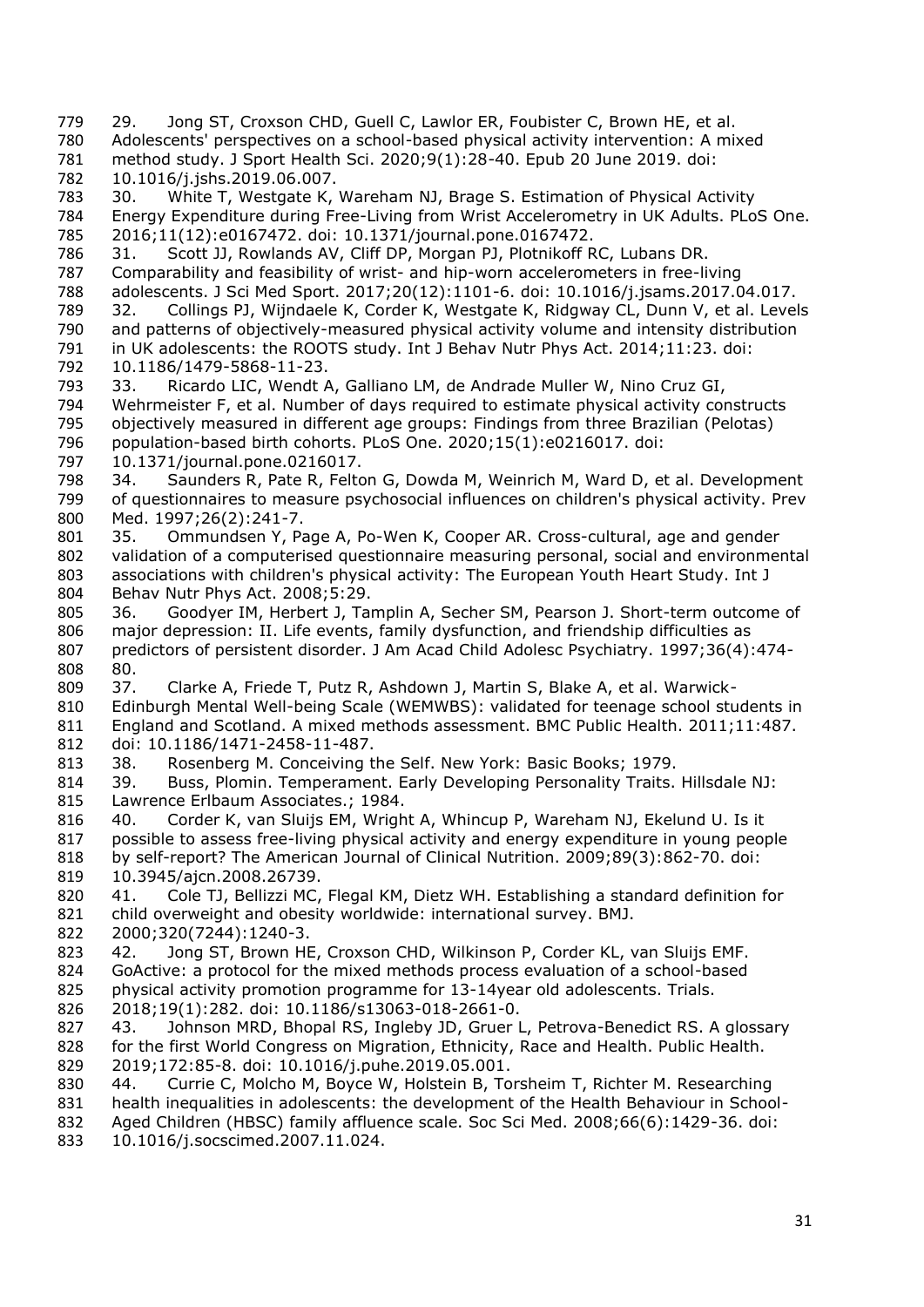- <span id="page-31-8"></span><span id="page-31-7"></span><span id="page-31-6"></span><span id="page-31-5"></span><span id="page-31-4"></span><span id="page-31-3"></span><span id="page-31-2"></span><span id="page-31-1"></span><span id="page-31-0"></span> 45. Voracova J, Sigmund E, Sigmundova D, Kalman M. Family Affluence and the Eating Habits of 11- to 15-Year-Old Czech Adolescents: HBSC 2002 and 2014. Int J Environ Res Public Health. 2016;13(10). doi: 10.3390/ijerph13101034. 46. Stevens K, Ratcliffe J. Measuring and valuing health benefits for economic evaluation in adolescence: an assessment of the practicality and validity of the child health utility 9D in the Australian adolescent population. Value Health. 2012;15(8):1092- 9. doi: 10.1016/j.jval.2012.07.011. 841 47. Corder K, Sharp SJ, Atkin AJ, Griffin SJ, Jones AP, Ekelund U, et al. Change in objectively measured physical activity during the transition to adolescence. Br J Sports Med. 2015;49(11):730-6. Epub 2013/11/26. doi: 10.1136/bjsports-2013-093190. 48. Howie EK, Straker LM. Rates of attrition, non-compliance and missingness in 845 randomized controlled trials of child physical activity interventions using accelerometers: A brief methodological review. J Sci Med Sport. 2016;19(10):830-6. doi: 847 10.1016/j.jsams.2015.12.520.<br>848 49. StataCorp. Stata Statis StataCorp. Stata Statistical Software: Release 15. StataCorp LLC. College Station, TX. 2017. 50. White IR, Thompson SG. Adjusting for partially missing baseline measurements in randomized trials. Stat Med. 2005;24(7):993-1007. doi: 10.1002/sim.1981. 51. White IR, Carpenter J, Horton NJ. Including all individuals is not enough: lessons for intention-to-treat analysis. Clin Trials. 2012;9(4):396-407. doi: 10.1177/1740774512450098. 52. McCrabb S, Lane C, Hall A, Milat A, Bauman A, Sutherland R, et al. Scaling-up evidence-based obesity interventions: A systematic review assessing intervention adaptations and effectiveness and quantifying the scale-up penalty. Obes Rev. 2019;20(7):964-82. doi: 10.1111/obr.12845. 53. Beets MW, Okely A, Weaver RG, Webster C, Lubans D, Brusseau T, et al. The 860 theory of expanded, extended, and enhanced opportunities for youth physical activity promotion. Int J Behav Nutr Phys Act. 2016;13(1):120. doi: 10.1186/s12966-016-0442- 2. 54. Trost S, Pate R, Sallis J, Freedson P, Taylor W, Dowda M, et al. Age and gender differences in objectively measured physical activity in youth. Med Sci Sports Exerc. 2002;25(6):350-5. 55. Drenowatz C, Eisenmann JC, Pfeiffer KA, Welk G, Heelan K, Gentile D, et al. Influence of socio-economic status on habitual physical activity and sedentary behavior in 8- to 11-year old children. BMC Public Health. 2010;10:214. doi: 10.1186/1471-2458- 10-214. 56. Sherar LB, Griffin TP, Ekelund U, Cooper AR, Esliger DW, van Sluijs EMF, et al. Association between maternal education and objectively measured physical activity and sedentary time in adolescents. J Epidemiol Community Health. 2016;70(6):541-8. doi: 10.1136/jech-2015-205763. 57. Love R, Adams J, Atkin A, van Sluijs E. Socioeconomic and ethnic differences in children's vigorous intensity physical activity: a cross-sectional analysis of the UK Millennium Cohort Study. BMJ Open. 2019;9(5):e027627. doi: 10.1136/bmjopen-2018- 027627. 58. Wiltshire G, Lee J, Williams O. Understanding the reproduction of health inequalities: physical activity, social class and Bourdieu's habitus. Sport, Education and 880 Society. 2019;24(3):226-40. doi: https://doi.org/10.1080/13573322.2017.1367657.<br>881 59. Stringhini S, Sabia S, Shipley M, Brunner E, Nabi H, Kivimaki M, et al. Associat 59. Stringhini S, Sabia S, Shipley M, Brunner E, Nabi H, Kivimaki M, et al. Association of socioeconomic position with health behaviors and mortality. JAMA. 2010;303(12):1159-66. doi: 10.1001/jama.2010.297. 60. United Nations Department of Economic and Social Affairs. United Nations Sustainable Development Goals https:/[/www.un.org/development/desa/en/about/desa](http://www.un.org/development/desa/en/about/desa-divisions/sustainable-development.html)[divisions/sustainable-development.html](http://www.un.org/development/desa/en/about/desa-divisions/sustainable-development.html) [cited 2019 18/07/2019]. 61. Sutherland RL, Campbell EM, Lubans DR, Morgan PJ, Nathan NK, Wolfenden L, et al. The Physical Activity 4 Everyone Cluster Randomized Trial: 2-Year Outcomes of a School Physical Activity Intervention Among Adolescents. Am J Prev Med.
- <span id="page-31-16"></span><span id="page-31-15"></span><span id="page-31-14"></span><span id="page-31-13"></span><span id="page-31-12"></span><span id="page-31-11"></span><span id="page-31-10"></span><span id="page-31-9"></span>2016;51(2):195-205. doi: 10.1016/j.amepre.2016.02.020.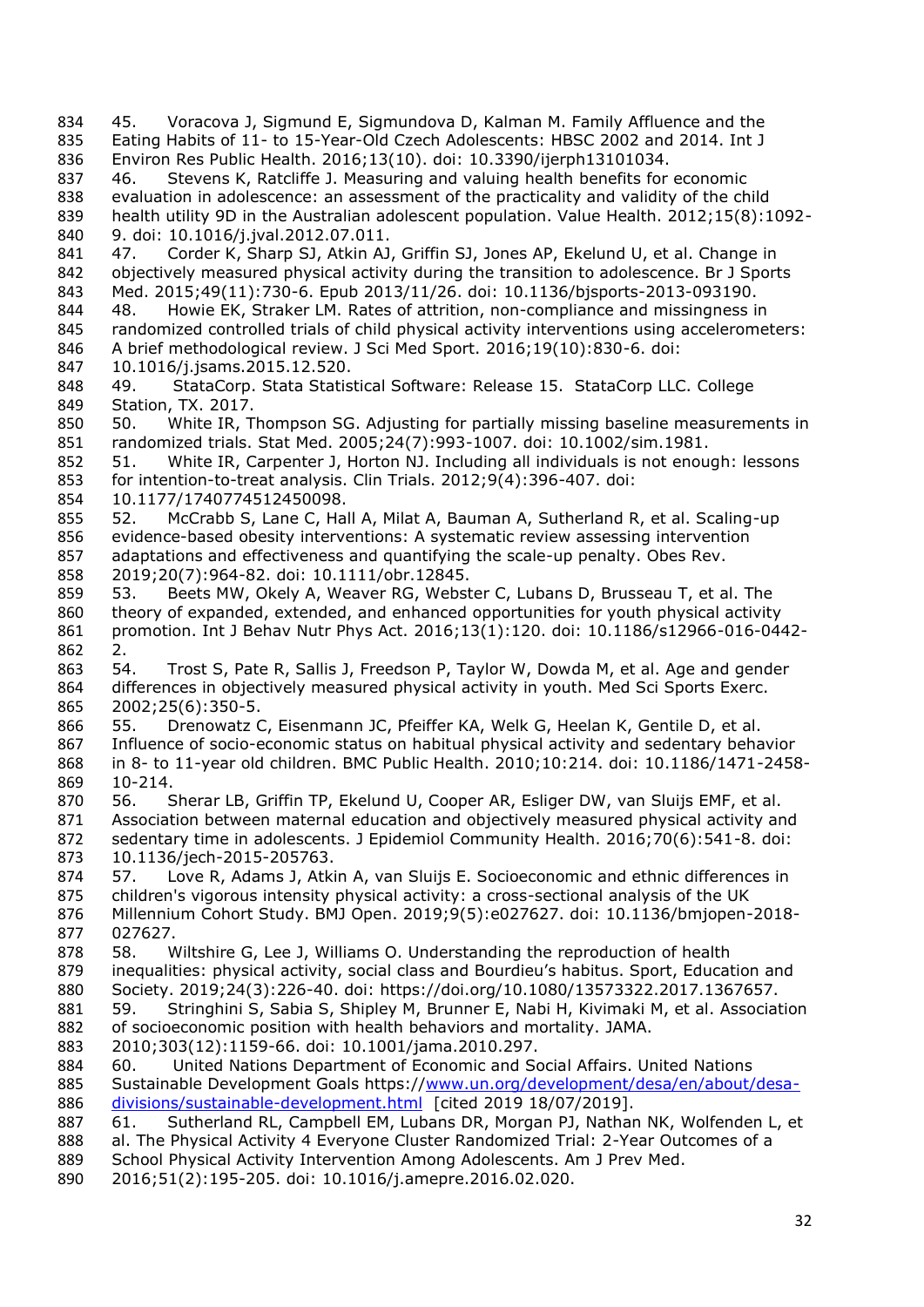- <span id="page-32-0"></span> 62. Dumith SC, Gigante DP, Domingues MR, Kohl HW, 3rd. Physical activity change during adolescence: a systematic review and a pooled analysis. Int J Epidemiol.
- 2011;40(3):685-98. Epub 2011/01/20. doi: 10.1093/ije/dyq272.
- <span id="page-32-1"></span> 63. Brooke HL, Corder K, Atkin AJ, van Sluijs EM. A systematic literature review with meta-analyses of within- and between-day differences in objectively measured physical activity in school-aged children. Sports Med. 2014;44(10):1427-38. doi:

10.1007/s40279-014-0215-5.

- <span id="page-32-2"></span> 64. Great Britain Education and Skills Funding Agency. Pupil premium: allocations and conditions of grant 2018 to 2019
- https:/[/www.gov.uk/government/publications/pupil-premium-conditions-of-grant-2018-](http://www.gov.uk/government/publications/pupil-premium-conditions-of-grant-2018-to-2019) [to-2019](http://www.gov.uk/government/publications/pupil-premium-conditions-of-grant-2018-to-2019) (Accessed 23/07/2019). In: Agency EaSF, editor. 2019.
- <span id="page-32-3"></span> 65. Great Britain Race Disparity Unit. Ethnicity facts and Figures. Population of 903 England and Wales. https:/[/www.ethnicity-facts-figures.service.gov.uk/uk-population](http://www.ethnicity-facts-figures.service.gov.uk/uk-population-by-ethnicity/national-and-regional-populations/population-of-england-and-wales/latest)[by-ethnicity/national-and-regional-populations/population-of-england-and-wales/latest](http://www.ethnicity-facts-figures.service.gov.uk/uk-population-by-ethnicity/national-and-regional-populations/population-of-england-and-wales/latest)<br>905 Accessed 23/07/2019. In: Unit RD, editor. 2019. Accessed 23/07/2019. In: Unit RD, editor. 2019.
- <span id="page-32-4"></span>66. All-Party Commission on Physical Activity. Tackling physical inactivity - a
- coordinated approach. London: All-Party Commission on Physical Activity.
- https://parliamentarycommissiononphysicalactivity.files.wordpress.com/2014/04/apcopa 909 - final.pdf. [cited 2019 18/07/2019].<br>910 67. Centers for Disease Control a
- <span id="page-32-5"></span>67. Centers for Disease Control and Prevention. Increasing Physical Education and
- 911 Physical Activity: A Framework for Schools. Atlanta, GA: Centers for Disease Control and Prevention, US Dept of Health and Human Services., 2019.
- <span id="page-32-6"></span>913 68. World Health Organization. Health Promoting School: an effective approach for 914 early action on NCD risk factors. 2017 [cited 2020 5th June]. Available from: early action on NCD risk factors. 2017 [cited 2020 5th June]. Available from:
- 915 https:/[/www.who.int/healthpromotion/publications/health-promotion-school/en/.](http://www.who.int/healthpromotion/publications/health-promotion-school/en/)
- <span id="page-32-7"></span>69. Daly-Smith A, Quarmby T, Archbold VSJ, Corrigan N, Wilson D, Resaland GK, et
- al. Using a multi-stakeholder experience-based design process to co-develop the
- Creating Active Schools Framework. Int J Behav Nutr Phys Act. 2020;17(1):13. doi:
- <span id="page-32-8"></span>919 10.1186/s12966-020-0917-z.<br>920 70. Breheny K, Adab P, Pas 70. Breheny K, Adab P, Passmore S, Martin J, Lancashire E, Hemming K, et al. A 921 cluster randomised controlled trial evaluating the effectiveness and cost-effectiveness of 922 the daily mile on childhood obesity and wellbeing; the Birmingham daily mile protocol.
- BMC Public Health. 2018;18(1):126. doi: 10.1186/s12889-017-5019-8.
- <span id="page-32-9"></span> 71. Chesham RA, Booth JN, Sweeney EL, Ryde GC, Gorely T, Brooks NE, et al. The Daily Mile makes primary school children more active, less sedentary and improves their fitness and body composition: a quasi-experimental pilot study. BMC Med.
- 2018;16(1):64. doi: 10.1186/s12916-018-1049-z.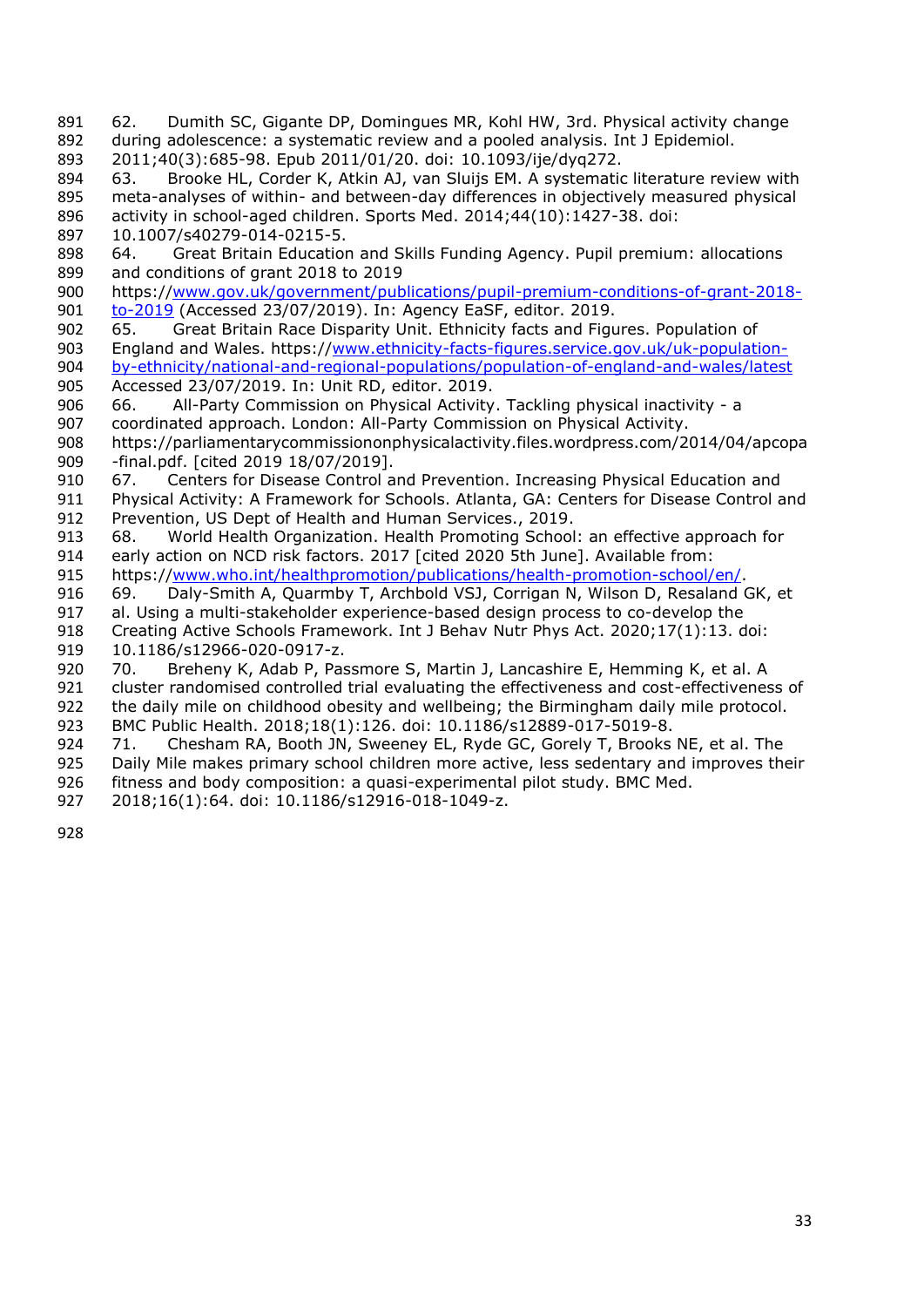**Legend for supplementary files**

- **Figures:**
- 931 S1 Fig. GoActive tiered delivery system.
- S2 Fig. Intervention effect on continuous secondary PA outcomes at post-intervention.
- **Text:**
- S1 Text. Key elements of GoActive intervention.
- S2 Text. Impact of deviations from the missing at random assumption on the results for
- 936 the primary outcome.
- **Tables:**
- 938 S1 Table. GoActive study outcomes.
- S2 Table: Reported items of GoActive process evaluation (post-intervention
- questionnaires).
- S3 Table: Pattern of missing data in the primary outcome (accelerometer-assessed MVPA
- at 10-month follow-up).
- 943 S4 Table. GoActive blinding summary.
- S5 Table. GoActive trial primary and secondary outcomes at baseline, post-intervention
- and 10-month follow-up.
- 946 S6 Table. Secondary outcome results for the GoActive trial average daily physical activity
- (minutes/day) at post-intervention.
- 948 S7 Table. Secondary outcome results for the GoActive trial average daily physical activity
- (minutes/day) at 10-month follow-up.
- S8 Table. Secondary outcome results for the GoActive trial on psychosocial and
- anthropometric outcomes.
- S9 Table. Effect modification of the primary outcome, average minutes of MVPA/day.
- S10 Table. Primary outcome of the GoActive trial, average minutes of MVPA/day by per
- protocol population.
- S11 Table. Post-hoc sensitivity analyses with different pre-processing decisions
- regarding primary outcome data
- S12 Table. Protocol-based costing per school per year.